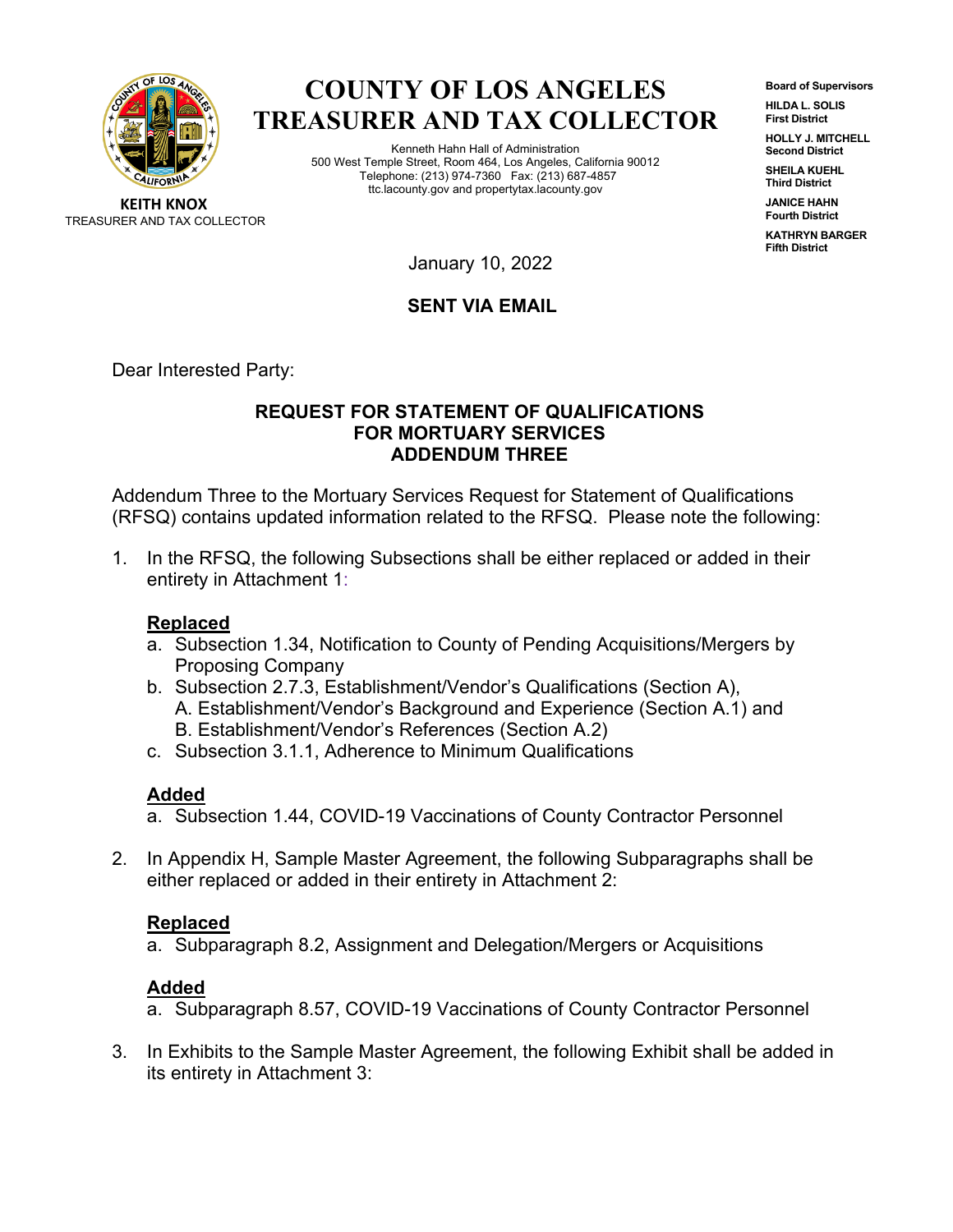Interested Party January 10, 2022 Page 2

#### **Added**

- a. Exhibit H4, COVID-19 Vaccination Certification of Compliance
- 4. In the RFSQ, Appendix A, Required Forms, the following Exhibits shall be either replaced or added in their entirety in Attachment 4:

### **Replaced**

- a. Exhibit 1, Establishment/Vendor's Organization Questionnaire/Affidavit
- b. Exhibit 6, Prospective Establishment/Contractor References

#### **Added**

a. Exhibit 1A, Community Business Enterprise (CBE) Information

Should you have any questions, you may contact Mr. Ashley Cupino of my staff at (213) 974-7360 or [contracts@ttc.lacounty.gov.](mailto:contracts@ttc.lacounty.gov)

Very truly yours,

KEITH KNOX Treasurer and Tax Collector

Eena Villacrés Torres

Elena Villacrés Torres Administrative Services Manager III

EVT:MV:AC:lac

**Attachments**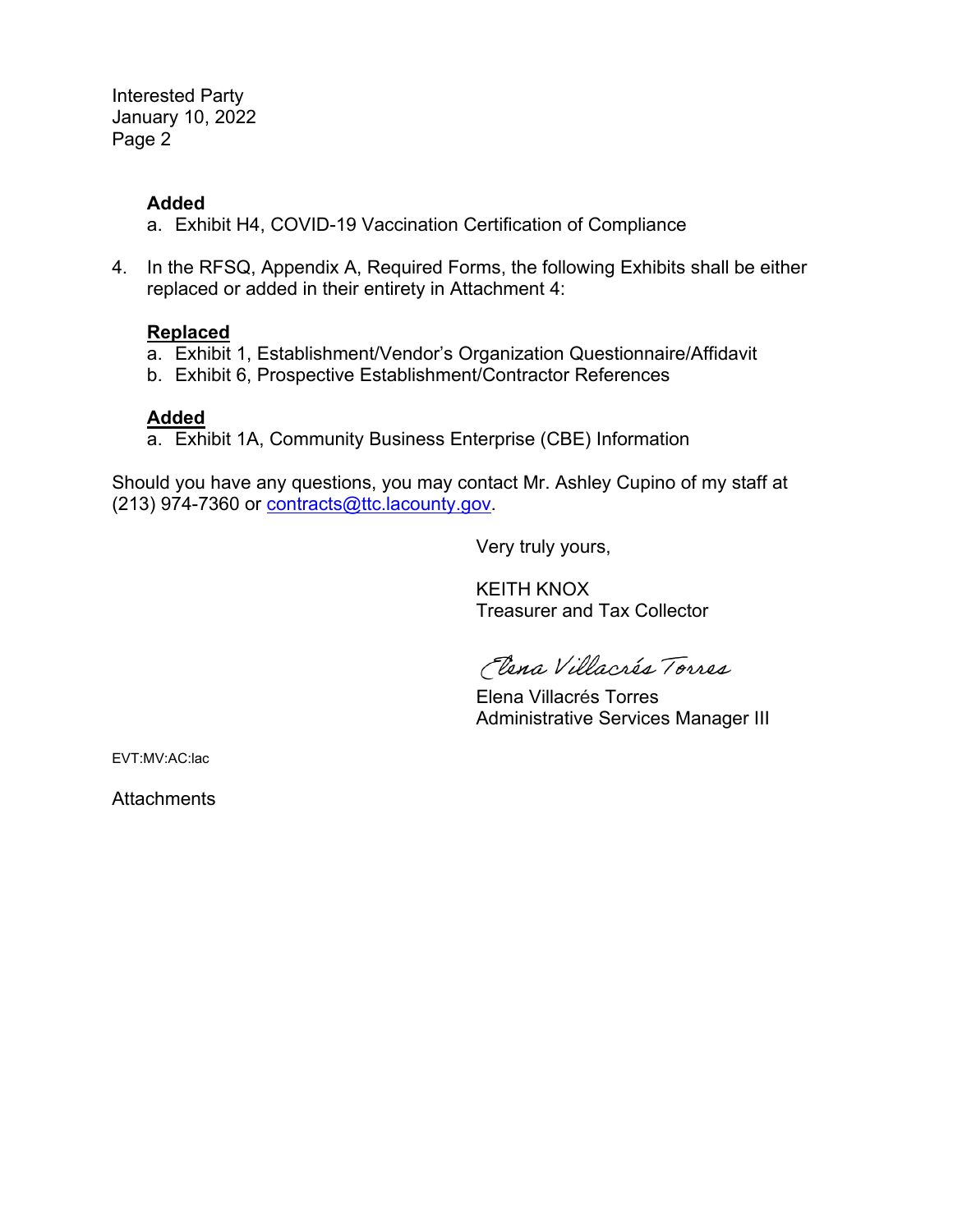## **1.0 GENERAL INFORMATION**

### **1.34 Notification to County of Pending Acquisitions/Mergers by Proposing Company**

The Establishment/Vendor shall notify the County of any pending acquisitions/mergers of its company unless otherwise legally prohibited from doing so. If the Establishment/Vendor is restricted from legally notifying the County of pending acquisitions/mergers, then it should notify the County of the actual acquisitions/mergers as soon as the law allows and provide to the County the legal framework that restricted it from notifying the County prior to the actual acquisitions/mergers. This information shall be provided by the Establishment/Vendor on Appendix A, Required Forms Exhibit 1<sup>4</sup>, Establishment's/Vendor's Organization Questionnaire/Affidavit and CBE **Information**. Failure of the Establishment/Vendor to provide this information may eliminate its Statement of Qualifications (SOQ) from any further consideration. Establishment/Vendor shall have a continuing obligation to notify the County of changes to the information contained in  $\overline{\text{Exhibit 14}}$ , Establishment's/Vendor's Organization Questionnaire/Affidavit and CBE **Information**, during the pendency of this Request for Statement of Qualifications (RFSQ) by providing a revised Exhibit  $1\frac{\mathsf{A}}{\mathsf{A}}$ , Establishment's/Vendor's Organization Questionnaire/Affidavit and CBE **Information**, to the County upon the occurrence of any event giving rise to a change in its previously-reported information.

# **1.44 COVID-19 Vaccinations of County Contractor Personnel**

Establishments/Vendors are advised that it must comply with [Chapter 2.212](https://library.municode.com/ca/los_angeles_county/codes/code_of_ordinances?nodeId=TIT2AD_DIV4MIRE_CH2.212COVACOCOPE)  [\(COVID-19 Vaccinations of County Contractor Personnel\) of County Code](https://library.municode.com/ca/los_angeles_county/codes/code_of_ordinances?nodeId=TIT2AD_DIV4MIRE_CH2.212COVACOCOPE)  Title 2 - [Administration, Division 4](https://library.municode.com/ca/los_angeles_county/codes/code_of_ordinances?nodeId=TIT2AD_DIV4MIRE_CH2.212COVACOCOPE) as a condition of performing work under any awarded master agreement resulting from this solicitation. Establishments/Vendors are advised to review the requirements of Chapter 2.212 (COVID-19 Vaccinations of County Contractor Personnel) and the sample master agreement requirements prior to submitting a SOQ to this solicitation. A completed Exhibit H4, COVID-19 Vaccination Certification of Compliance, is a required part of any agreement with the County.

#### **2.0 INSTRUCTIONS TO ESTABLISHMENTS/VENDORS**

#### **2.7 Preparation and Format of the SOQ**

#### **2.7.3 Establishment/Vendor's Qualifications (Section A)**

Demonstrate that the Establishment/Vendor's organization has the experience to perform the required services. The following sections must be included: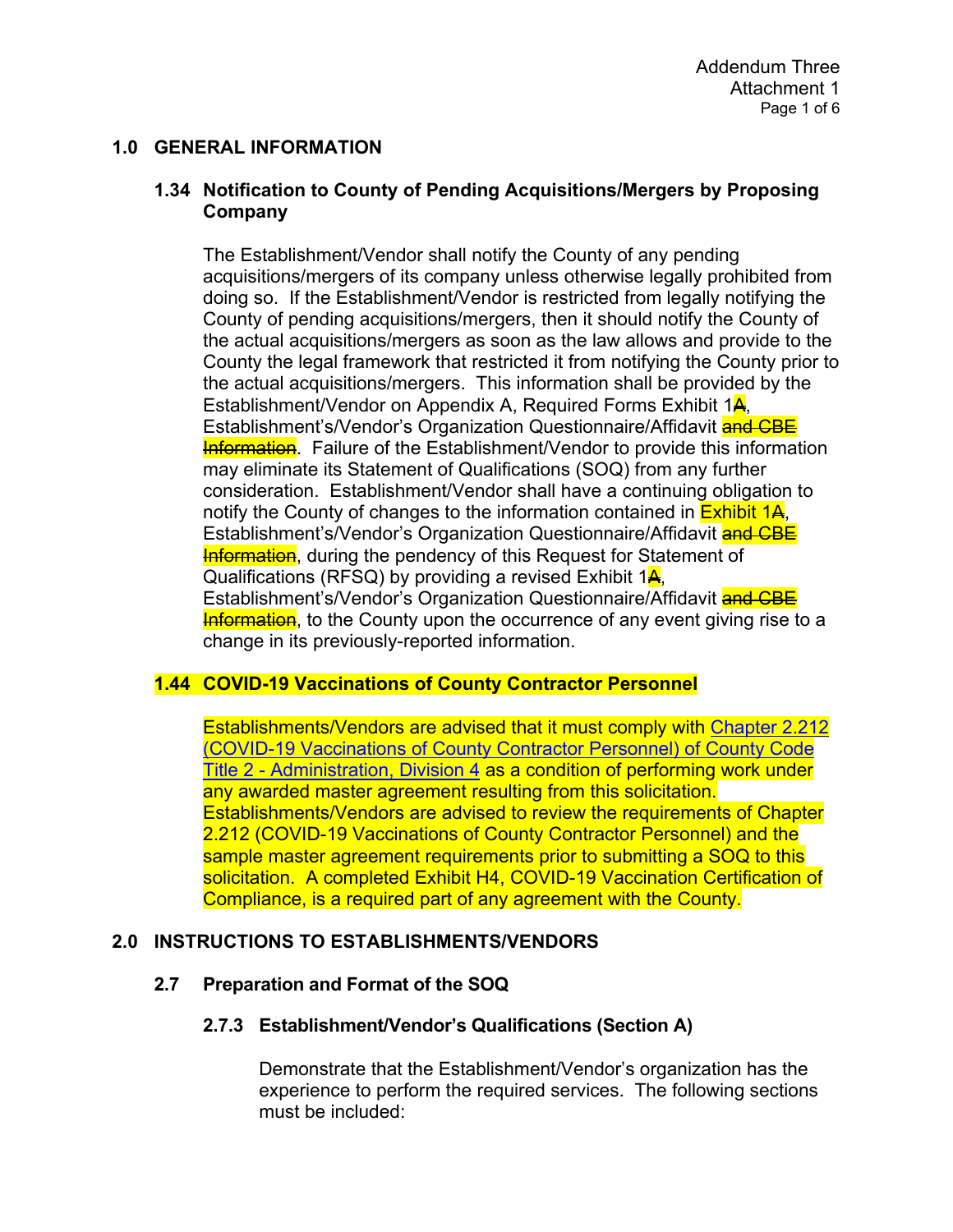#### **A. Establishment/Vendor's Background and Experience (Section A.1)**

The Establishment/Vendor shall complete, sign, and date the Establishment/Vendor's Organization Questionnaire/Affidavit, Exhibit 1A as set forth in Appendix A. **The person signing the form must be authorized to sign on behalf of the Establishment/Vendor and to bind the Establishment/Vendor in a Master Agreement.** Provide a summary of relevant background information to demonstrate that the Establishment/Vendor meets the minimum qualifications stated in Subsection 1.4 of this RFSQ and has the capability to perform the required services as a corporation or other entity. In addition to the summary, the Vendor shall complete and submit Exhibit 1B, Project Staff Background, with the firm's proposal.

1. Establishment/Vendor must provide evidence that it has been in business for at least three years providing the required services equivalent or similar to the services identified in Appendix I: SOW.

In the event the firm itself does not have the requisite three years, but one or more of the principals involved in managing the daily operation of the firm individually do, then their individual or collective experience performing services equivalent or similar to the required services identified in Appendix I: SOW, may be considered in meeting this requirement in the County's sole discretion. Establishments/Vendor must provide a written detailed description and/or resume demonstrating its Principal's three years of experience to fulfill this requirement.

- 2. Establishment/Vendor must have an administrative business office located within the County or within a county contiguous to the County with a responsible person(s) to maintain all required records specified in this RFSQ. The Establishment/Vendor must provide the address of its business office in its SOQ.
- 3. Establishment/Vendor must provide evidence of having at least one Mortuary business location within the borders of the County of Los Angeles to perform Mortuary Services.
- 4. Establishment/Vendor must provide evidence of having a valid funeral establishment license issued by the CF Bureau for each location within the County.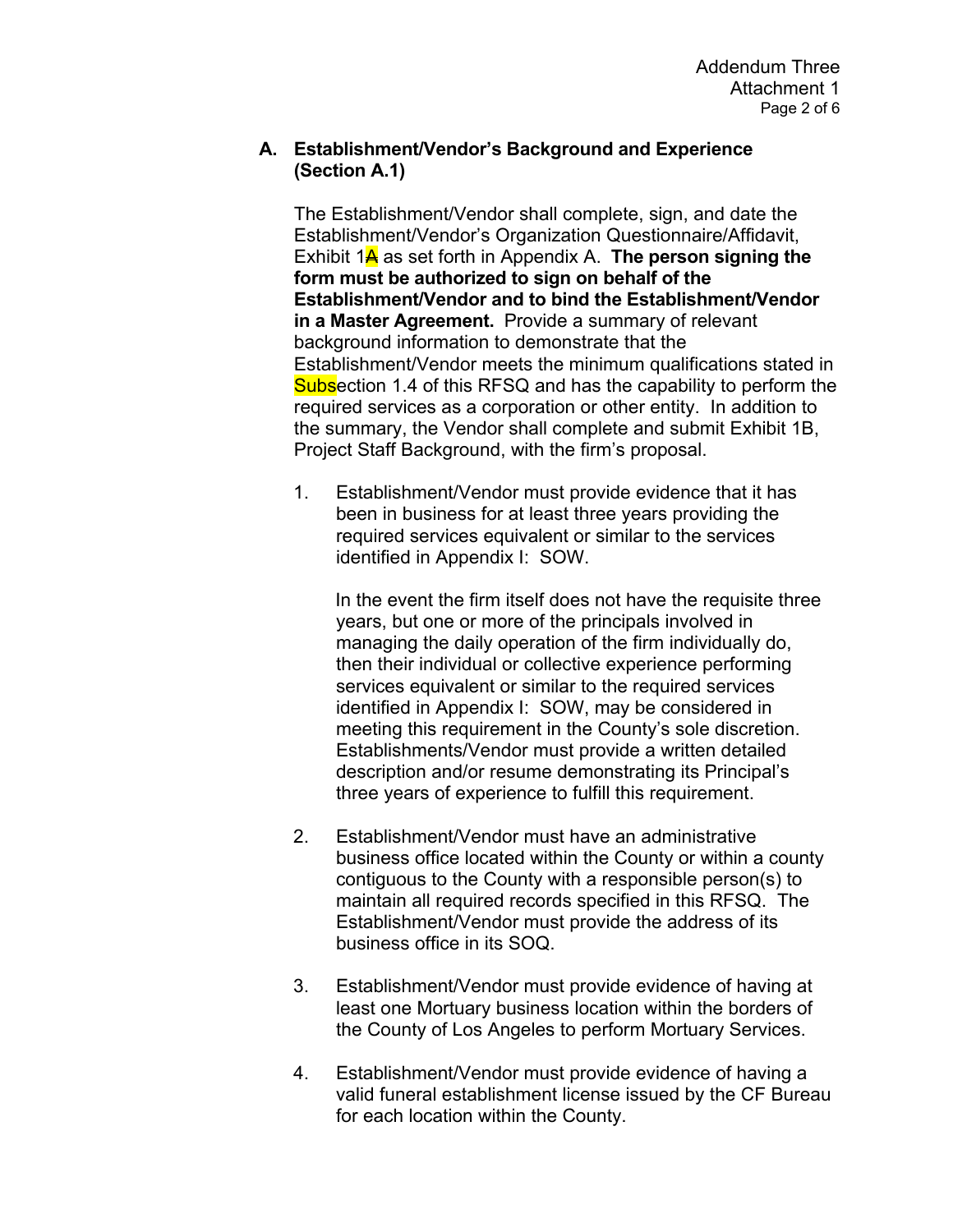- 5. Establishment/Vendor must provide evidence of financial stability sufficient to maintain a Mortuary business (e.g., by providing evidence it has been an going concern for more than three years; or has branched off from an going concern which operated for more than three years; or is taking over for a former going concern which has operated for more than three years; or has a strong cash flow on its financial statements; or has substantial cash reserves in its bank account).
- 6. Establishment/Vendor must provide evidence that one employee or owner possesses a valid funeral director license issued by the CF Bureau.
- 7. Funeral Director and other persons who have contact with the PA and the public shall be able to effectively communicate in English both orally and in writing.
- 8. Establishment/Vendor's proposed Contract Manager and Alternate Contract Manager must have a minimum of three years of documented experience in providing the required services equivalent or similar to the services identified in Appendix I: SOW, either with the Establishment/Vendor or with another firm. The Establishment/Vendor must provide a written detailed description and/or resume demonstrating the Contract Manager and the Alternate Contract Manager's three years of experience to fulfill this requirement and submit this documentation with its SOQ Submission.
- 9. Establishment/Vendor's proposed staff member(s) for the Master Agreement must have at least three years of documented experience in providing the required services equivalent or similar to the services identified in Appendix I: SOW, either with the Establishment/Vendor or with another firm. The Establishment/Vendor must provide a written detailed description and/or resume demonstrating the Establishment/Vendor's proposed staff members' three years' experience to fulfill this requirement and submit this documentation with their SOQ.
- 10. Establishment/Vendor must provide evidence of employing at least one full-time funeral director licensed by the CF Bureau for each location or as allowed by the CF Bureau. If a full-time director is not provided for each location, documentation from the CF Bureau is required.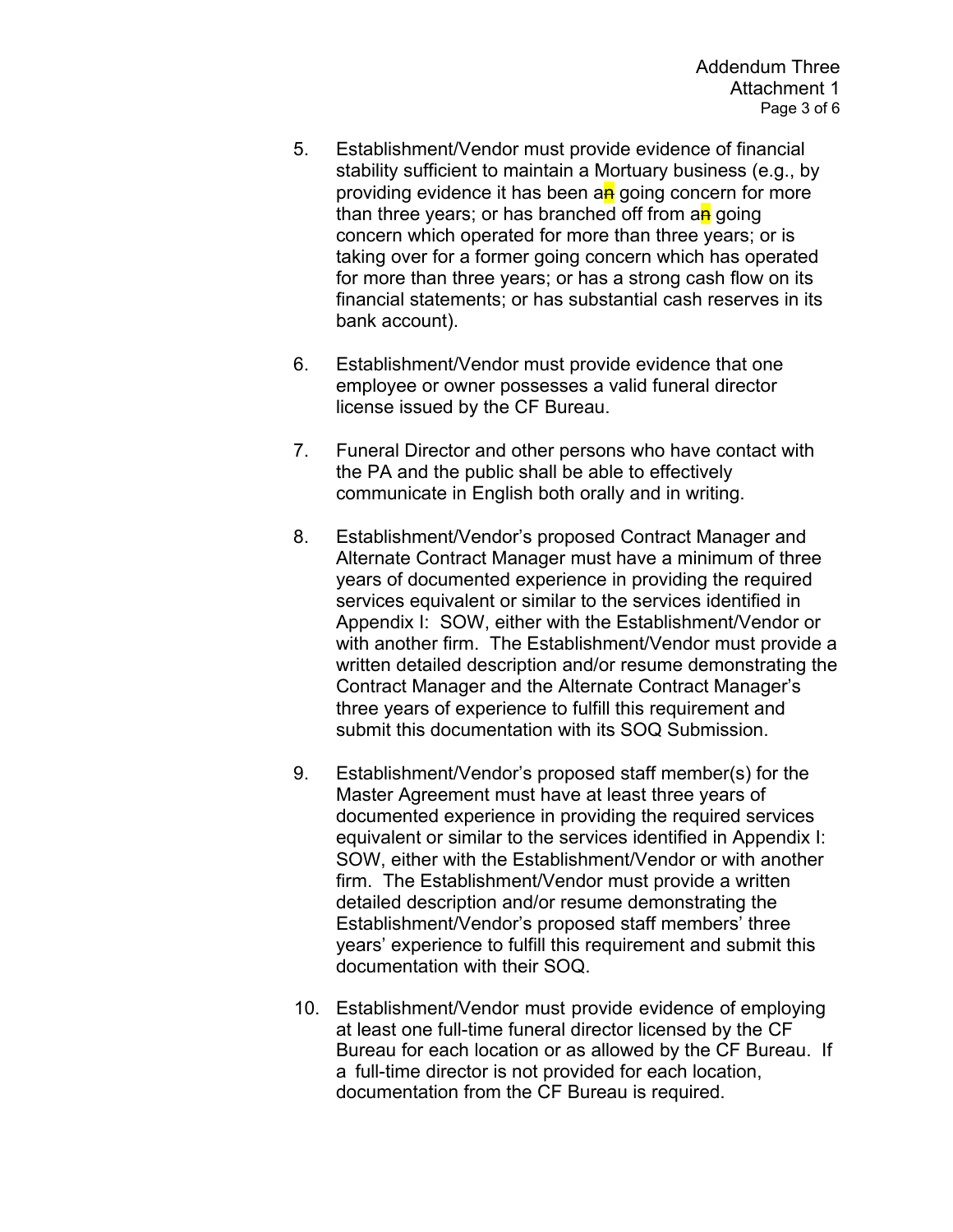- 11. Establishment/Vendor must provide evidence of employing or having reasonable access to at least one embalmer with a valid embalmer license issued by the CF Bureau.
- 12. As appropriate, Establishment/Vendor must provide evidence of a valid embalmer apprentice license issued by the CF Bureau.
- 13. Establishment/Vendor must provide a listing of subcontractors, if any, and the goods/services the subcontractor(s) will provide.
- 14. Establishment/Vendor must provide an Organizational Chart listing the names and positions of each administrative and/or management staff as well as all professional staff, including staff licensed by the CF Bureau.
- 15. Establishment/Vendor must be found to be Responsive and Responsible, such finding to include but not be limited to the timely scheduling and complete fulfillment of agreed mortuarial and funerary services, provision of quality care in the treatment of decedent remains, and financial integrity in the conduct of the Establishment/Vendor's business affairs (e.g., by providing evidence of contractual relationships with cemeteries spanning a period of three or more years; no complaints on record with the Department of Consumer Affairs covering the past three years; has a business facility where funerary services can be held). The Establishment/Vendor must provide a written statement attesting to its ability to meet this requirement in its SOQ.

Based on the structure of the Establishment/Vendor's organization, the Establishment/Vendor shall submit the required documents below. If the Establishment/Vendor's organization does not fit into one of these categories, upon receipt of the SOQ or at some later time, the County may, in its discretion, request additional documentation regarding the Establishment/Vendor's business organization and authority of individuals to sign Contracts.

If the below referenced documents are not available at the time of SOQ submission, Establishments/Vendors must request the appropriate documents from the California Secretary of State and provide a statement on the status of the request.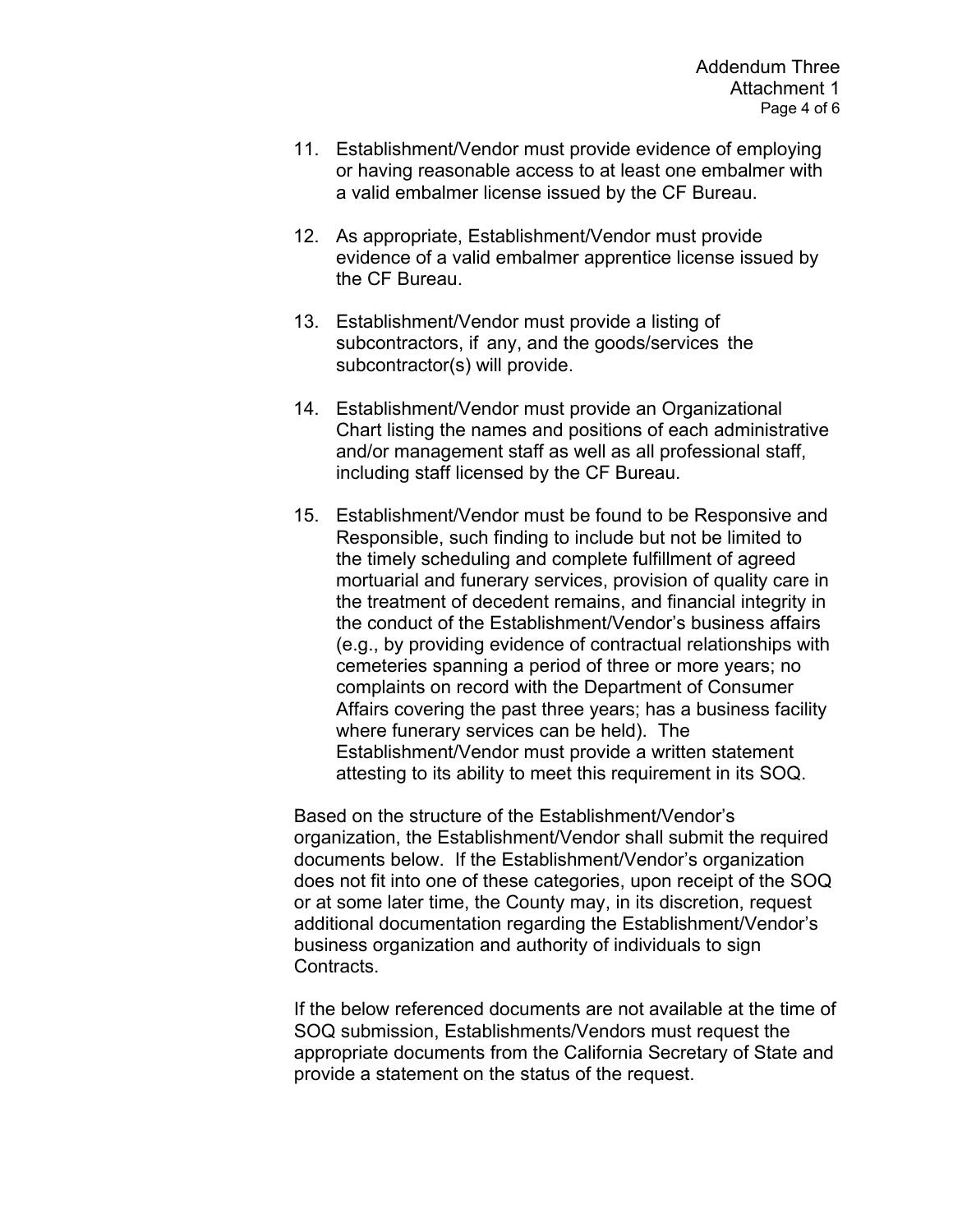### **Required Support Documents:**

### **Corporation or Limited Liability Company (LLC):**

The Establishment/Vendor must submit the following documentation with the SOQ:

- 1) A copy of a "Certificate of Good Standing" with the state of incorporation/organization.
- 2) A conformed copy of the most recent "Statement of Information" as filed with the California Secretary of State listing corporate officers or members and managers.

### **Limited Partnership:**

The Establishment/Vendor must submit a conformed copy of the Certificate of Limited Partnership or Application for Registration of Foreign Limited Partnership as filed with the California Secretary of State, and any amendments.

### **B. Establishment/Vendor's References (Section A.2)**

It is the Establishment/Vendor's sole responsibility to ensure thatthe accuracy of each firm's name, and point of contact's name, **title,** and **contact informationphone number for each** reference is accurate. The same references may be listed on both forms, Exhibits 6 and 7 in Appendix A, Required Forms.

The County may disqualify an Establishment/Vendor if:

- References fail to substantiate the Establishment/Vendor's description of the services provided; or
- References fail to support that the Establishment/Vendor has a continuing pattern of providing capable, productive and skilled personnel; or
- The **TTCDepartment** is unable to reach the point of contact with reasonable effort  $(i.e., three attempts)$ . It is the Establishment/Vendor's responsibility to inform the point of contact **efthat** the TTC's may contact Vendor's references during normal working hours (defined as between 8 a.m. and 5 p.m. PT).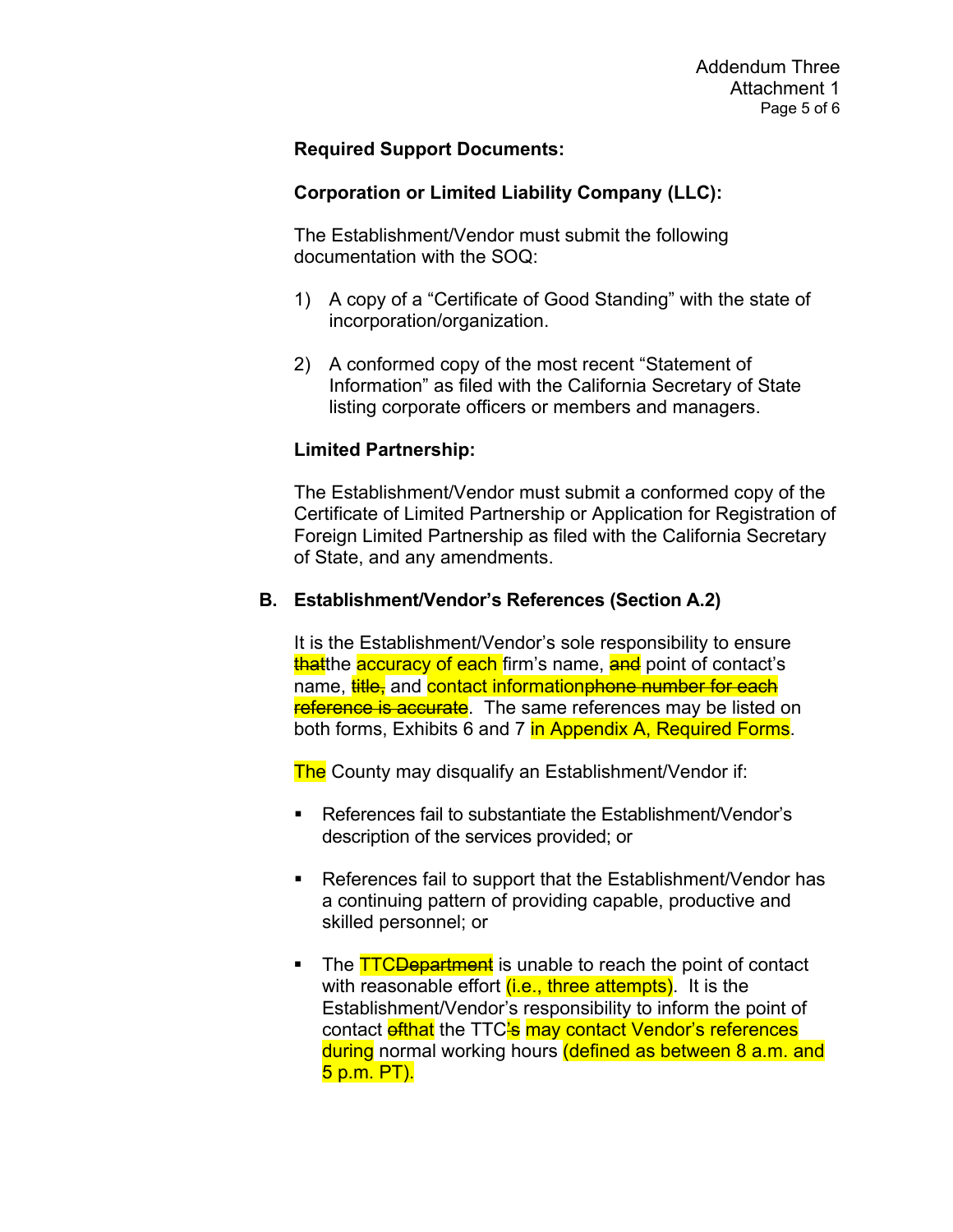The Establishment/Vendor must complete and include Required Forms, Exhibits 6, 7, and 8, as set forth in Appendix A.

- **Prospective Contractor References, Exhibit 6:** Establishment/Vendor must provide three references for current clients for whom the Establishment/Vendor provides where the same or similar scope of services were provided to those services set forth in this RFSQ. **References for existing or terminated Contracts and/or subcontracts with the TTC will not be accepted to meet this requirement.**
- **Prospective Contractor List of Contracts, Exhibit 7: The listing** must include all Public Entities (e.g., city, county, or any other government) Contracts for the last three years. A photocopy of this form should be **includedused** if necessary. Use additional sheets if necessary. **If Establishment/Vendor did not have any contracts with Public Entity during the last three years, Establishment/Vendor shall include a statement to that effect.**
- Prospective Contractor List of Terminated Contracts, Exhibit 8: Listing must include any contracts terminated within the past three years with a reason for termination. **If Vendor did not have any contracts terminated within the past three years, Vendor shall include a statement to that effect.**

#### **3.0 STATEMENT OF QUALIFICATIONS (SOQ) REVIEW/SELECTION/ QUALIFICATION PROCESS**

#### **3.1 Review Process**

#### **3.1.1 Adherence to Minimum Qualifications**

**The TTCCounty** shall review the Establishment/Vendor's Organization Questionnaire/Affidavit, Exhibit 1A of Appendix A, Required Forms, and determine if the Establishment/Vendor meets the minimum qualifications as outlined in **Subs**ection 1.4 of this RFSQ.

Failure of the Establishment/Vendor to comply with the minimum qualifications may eliminate its SOQ from any further consideration. The **TTCDepartment** may elect to waive any informality in an SOQ if the sum and substance of the SOQ is present.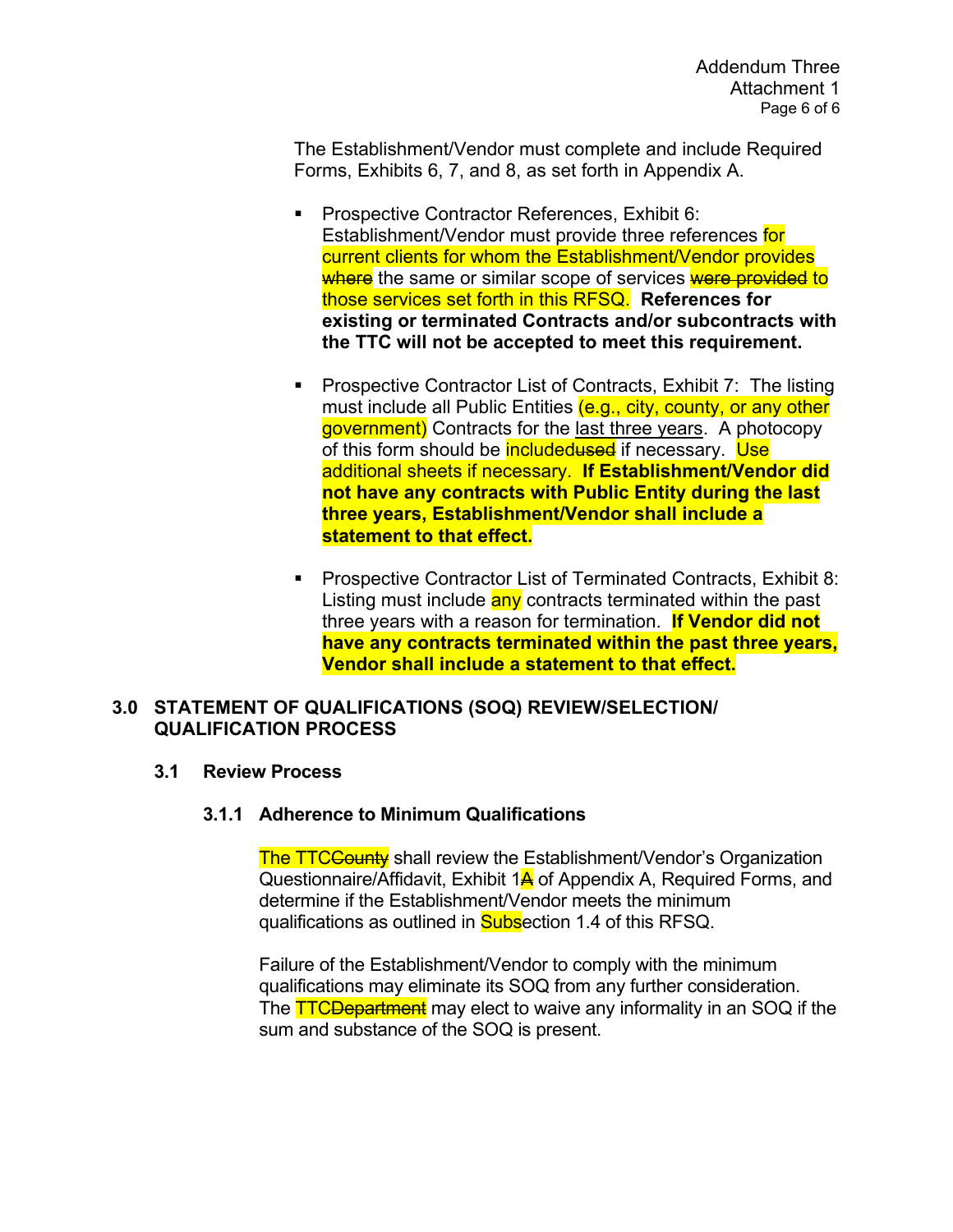### **8.0 STANDARD TERMS AND CONDITIONS**

#### **8.2 ASSIGNMENT AND DELEGATION/MERGERS OR ACQUISITIONS**

- 8.2.1 The Establishment/Contractor shall notify the County of any pending acquisitions/mergers of its company unless otherwise legally prohibited from doing so. If the Establishment/Contractor is restricted from legally notifying the County of pending acquisitions/mergers, then it should notify the County of the actual acquisitions/mergers as soon as the law allows and provide to the County the legal framework that restricted it from notifying the County prior to the actual acquisitions/mergers.
- 8.2.2 The Establishment/Contractor shall not assign, exchange, transfer, or delegate its rights or delegate its duties under this Master Agreement, *er both*, whether in whole or in part, without the prior written consent of County, in its discretion, and any attempted assignment or delegation, or otherwise transfer of its rights or duties, without such consent shall be null and void. For purposes of this Subparagraph, County consent shall require a written amendment to the Master Agreement, which is formally approved and executed by the parties. Any payments by the County to any approved delegatee or assignee on any claim under this Master Agreement shall be deductible, at County's sole discretion, against the claims, which the Contractor may have against the County.
- 8.2.3 Shareholders, partners, members, or other equity holders of Contractor may transfer, sell, exchange, assign, or divest themselves of any interest they may have therein. In the event any such sale, transfer, exchange, assignment, or divestment is effected in such a way as to give majority control of Contractor to any person(s), corporation, partnership, or legal entity other than the majority controlling interest therein at the time of execution of the Master Agreement, such disposition is an assignment requiring the prior written consent of County and a written amendment to the Master Agreement in accordance with applicable provisions of this Master Agreement. However, an equity ownership adjustment or other administrative change of Contractor, which does not result in a change of actual management or ownership of Contractor, shall require the written consent of the Treasurer and Tax Collector, or his designee, not a written amendment to the Master Agreement. Any such written consent shall become part of this Master Agreement.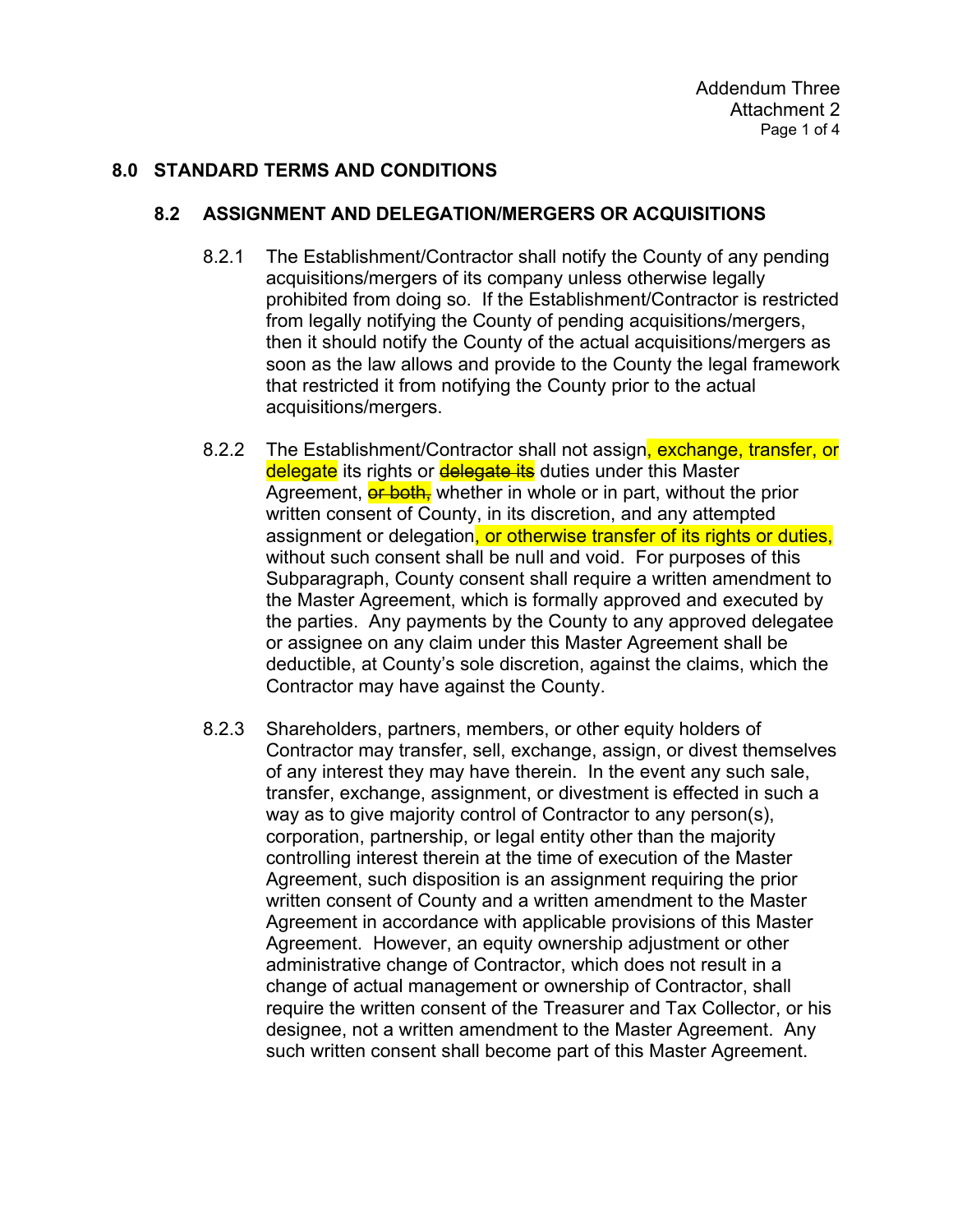8.2.4 Any assumption, assignment, delegation, or takeover of any of the Establishment's/Contractor's duties, responsibilities, obligations, or performance of same by any **person or** entity other than the Establishment/Contractor, whether through assignment, delegation, merger, buyout, or any other mechanism, with or without consideration for any reason whatsoever without County's express prior written approval, shall be a material breach of the Master Agreement which may result in the termination of this Master Agreement. In the event of such termination, County shall be entitled to pursue the same remedies against Establishment/Contractor as it could pursue in the event of default by Establishment/Contractor.

### **8.57 COVID-19 VACCINATIONS OF COUNTY CONTRACTOR PERSONNEL**

- 8.57.1 At Contractor's sole cost, Contractor shall comply with [Chapter 2.212](https://library.municode.com/ca/los_angeles_county/codes/code_of_ordinances?nodeId=TIT2AD_DIV4MIRE_CH2.212COVACOCOPE)  [\(COVID-19 Vaccinations of County Contractor Personnel\) of County](https://library.municode.com/ca/los_angeles_county/codes/code_of_ordinances?nodeId=TIT2AD_DIV4MIRE_CH2.212COVACOCOPE)  [Code Title 2 – Administration, Division 4.](https://library.municode.com/ca/los_angeles_county/codes/code_of_ordinances?nodeId=TIT2AD_DIV4MIRE_CH2.212COVACOCOPE) All employees of Contractor and persons working on its behalf, including but not limited to, Subcontractors of any tier (collectively, "Contractor Personnel"), must be fully vaccinated against the novel coronavirus 2019 ("COVID-19") prior to (1) interacting in person with County employees, interns, volunteers, and commissioners ("County workforce members"); (2) working on County owned or controlled property while performing services under this Master Agreement; and/or (3) coming into contact with the public while performing services under this Master Agreement (collectively, "In-Person Services").
- 8.57.2 Contractor Personnel are considered "fully vaccinated" against COVID-19 two weeks or more after they have received (1) the second dose in a two-dose COVID-19 vaccine series (e.g., Pfizer-BioNTech or Moderna), (2) a single-dose COVID-19 vaccine (e.g., Johnson and Johnson (J&J)/Janssen), or (3) the final dose of any COVID-19 vaccine authorized by the World Health Organization ("WHO").
- 8.57.3 Prior to assigning Contractor Personnel to perform In-Person Services, Contractor shall obtain proof that such Contractor Personnel have been fully vaccinated by confirming Contractor Personnel is vaccinated through any of the following documentation: (1) official COVID-19 Vaccination Record Card (issued by the Department of Health and Human Services, Centers for Disease Control and Prevention (CDC) or WHO Yellow Card), which includes the name of the person vaccinated, type of vaccine provided, and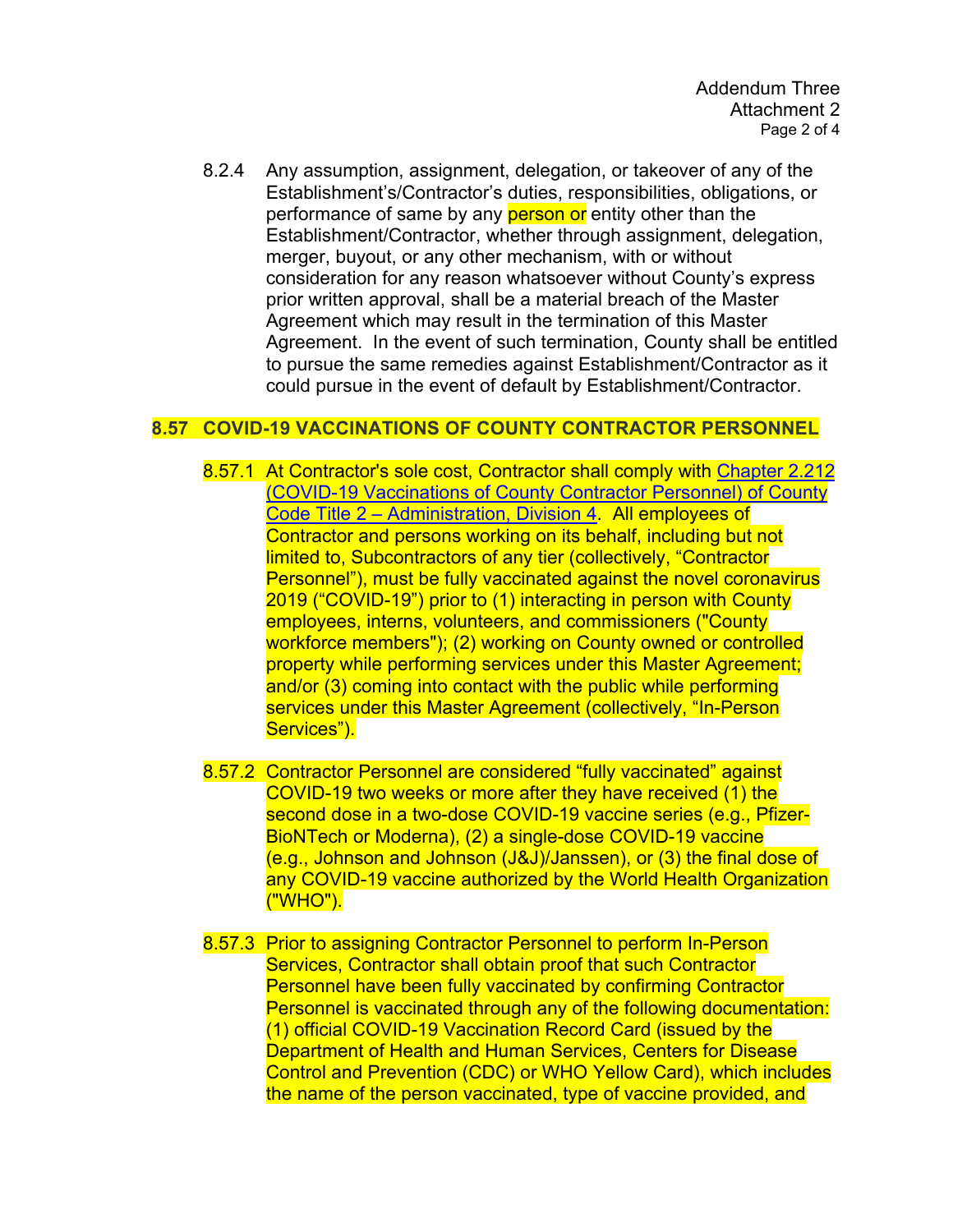date of the last dose administered ("Vaccination Record Card"); (2) copy (including a photographic copy) of a Vaccination Record Card; (3) Documentation of vaccination from a licensed medical provider; (4) a digital record that includes a quick response ("QR") code that when scanned by a SMART HealthCard reader displays to the reader client name, date of birth, vaccine dates, and vaccine type, and the QR code confirms the vaccine record as an official record of the State of California; or (5) documentation of vaccination from Contractors who follow the California Department of Public Health vaccination records guidelines and standards. Contractor shall also provide written notice to County before the start of work under this Master Agreement that its Contractor Personnel are in compliance with the requirements of this section. Contractor shall retain such proof of vaccination for the document retention period set forth in this Master Agreement and must provide such records to the County for audit purposes, when required by County.

- 8.57.4 Contractor shall evaluate any medical or sincerely held religious exemption request of its Contractor Personnel, as required by law. If Contractor has determined that Contractor Personnel is exempt pursuant to a medical or sincerely held religious reason, the Contractor must also maintain records of the Contractor Personnel's testing results. The Contractor must provide such records to the County for audit purposes, when required by County. The unvaccinated exempt Contractor Personnel must meet the following requirements prior to (1) interacting in person with County workforce members, (2) working on County owned or controlled property while performing services under this Master Agreement, and/or (3) coming into contact with the public while performing services under this Master Agreement:
	- 1. Test for COVID-19 with either a Polymerase Chain Reaction (PCR) or antigen test has an Emergency Use Authorization (EUA) by the Food and Drug Administration or is operating per the Laboratory Developed Test requirements by the U.S. Centers for Medicare and Medicaid Services. Testing must occur at least weekly, or more frequently as required by County or other applicable law, regulation or order.
	- 2. Wear a mask that is consistent with CDC recommendations at all times while on County controlled or owned property, and while engaging with members of the public and County workforce members.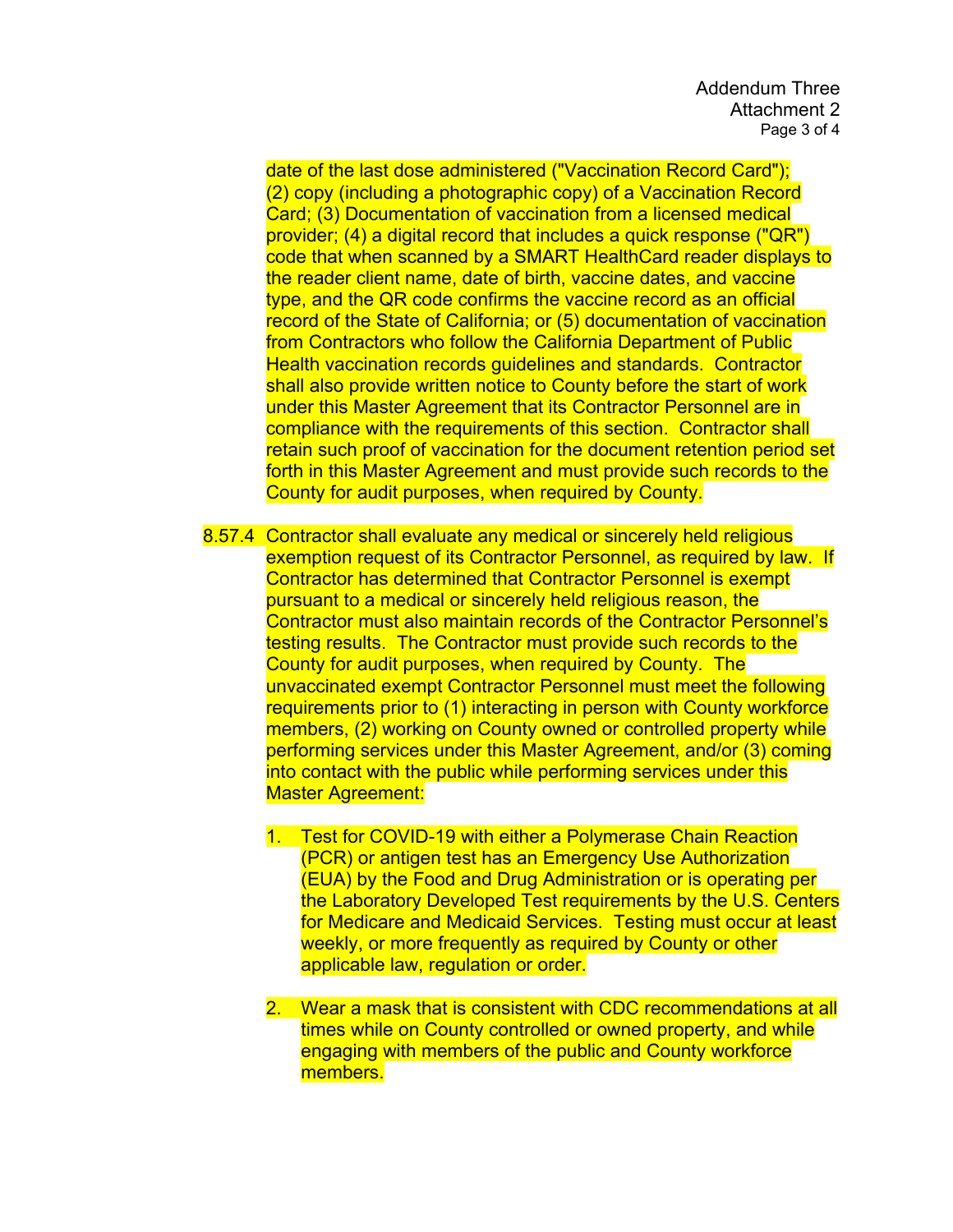- 3. Engage in proper physical distancing, as determined by the applicable County department that the Master Agreement is with.
- 8.57.5 In addition to complying with the requirements of this section, Contractor shall also comply with all other applicable local, departmental, state, and federal laws, regulations and requirements for COVID-19. A completed Exhibit H4, COVID-19 Certification of Compliance, is a required part of any agreement with the County.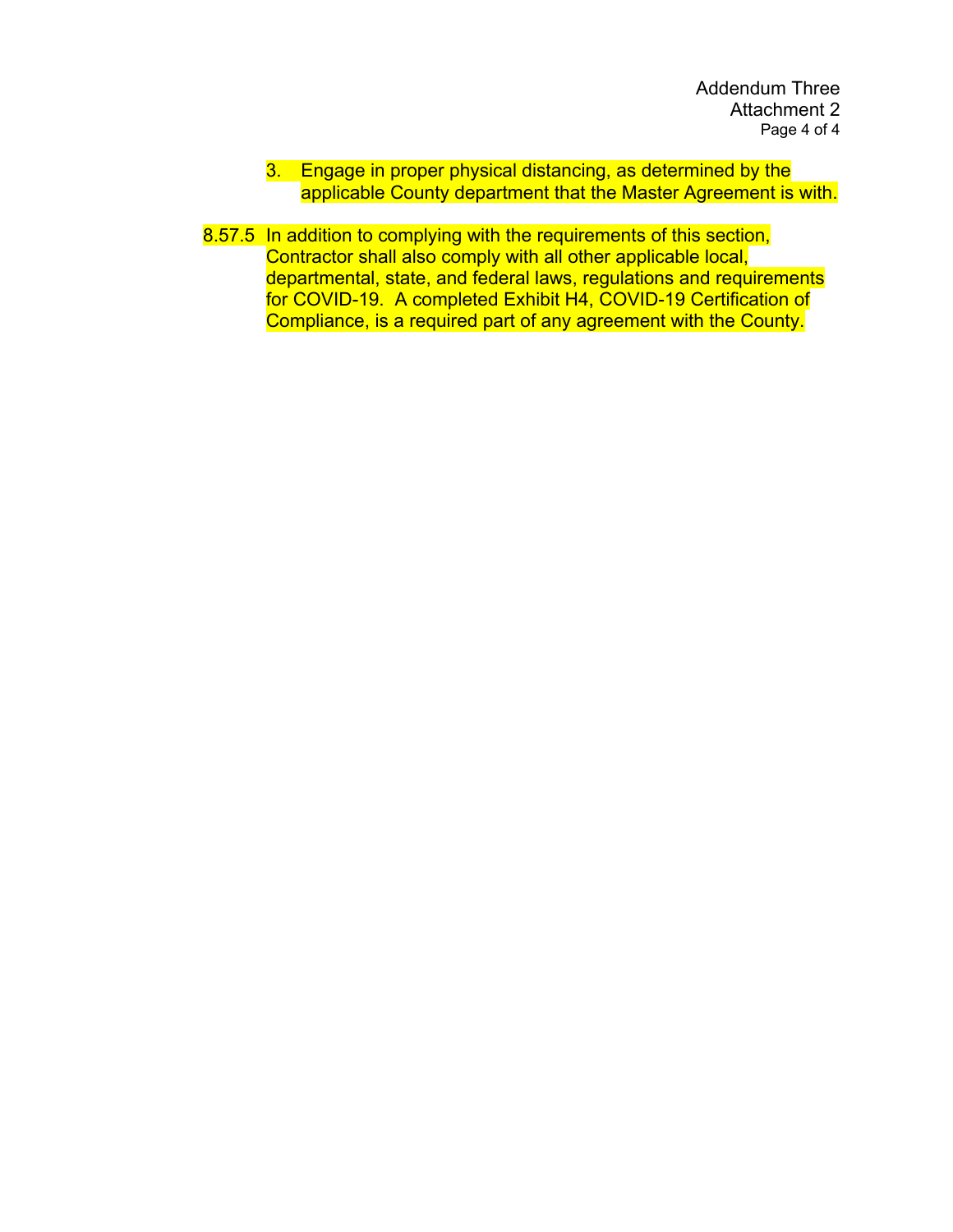#### **EXHIBITS TO THE SAMPLE MASTER AGREEMENT**

#### **TABLE OF CONTENTS OF EXHIBITS**

#### **STANDARD EXHIBITS**

- A COUNTY'S ADMINISTRATION
- B ESTABLISHMENT'S/CONTRACTOR'S ADMINISTRATION
- C ESTABLISHMENT'S/CONTRACTOR'S EEO CERTIFICATION
- D JURY SERVICE ORDINANCE
- E SAFELY SURRENDERED BABY LAW
- F STATEMENT OF WORK (NOT ATTACHED TO SAMPLE)
	- F1 SOW ATTACHMENT SAMPLE MORTUARY SERVICES AGREEMENT (NOT ATTACHED TO SAMPLE)
	- F2 SOW ATTACHMENT PRICING SCHEDULE (NOT ATTACHED TO SAMPLE)
	- F3 SOW ATTACHMENT INITIAL DECEDENT REFERRAL (NOT ATTACHED TO SAMPLE)
	- F4 SOW ATTACHMENT CREDITOR'S CLAIM FORM (NOT ATTACHED TO SAMPLE)
	- F5 SOW ATTACHMENT INFORMATION SECURITY AND PRIVACY REQUIREMENTS (NOT ATTACHED TO SAMPLE)
	- F6 SOW ATTACHMENT DATA ENCRYPTION REQUIREMENTS (NOT ATTACHED TO SAMPLE)
	- F7 SOW ATTACHMENT SECURITY/DATA EXCHANGE REQUIREMENTS (NOT ATTACHED TO SAMPLE)
- G SOW AND SAMPLE CONTRACT TECHNICAL EXHIBITS (NOT ATTACHED TO SAMPLE)
- H FORMS REQUIRED FOR EACH WORK ORDER BEFORE WORK BEGINS
	- H1 ESTABLISHMENT/CONTRACTOR ACKNOWLEDGEMENT AND CONFIDENTIALITY AGREEMENT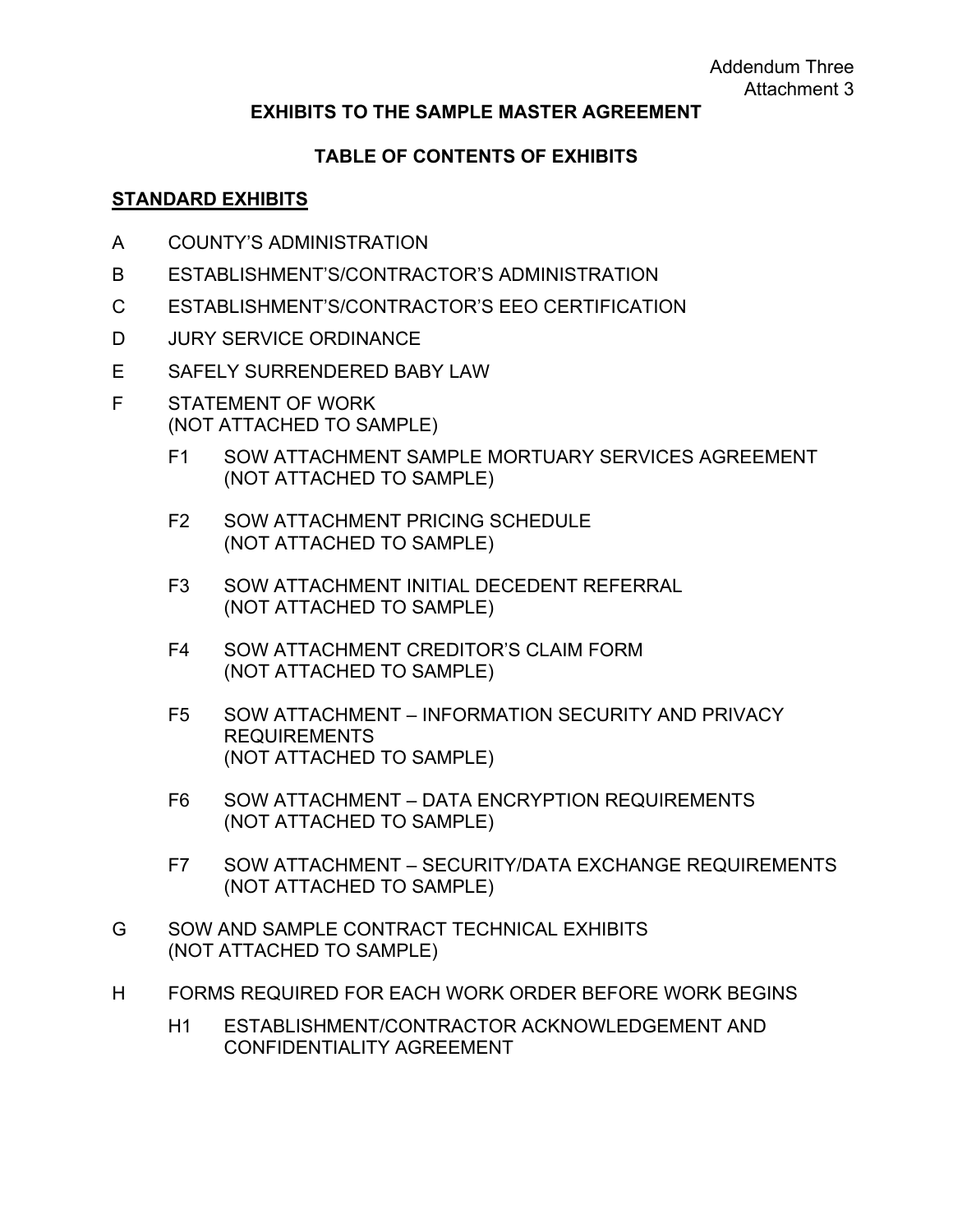#### **EXHIBITS TO THE SAMPLE MASTER AGREEMENT**

#### **TABLE OF CONTENTS OF EXHIBITS**

- H2 ESTABLISHMENT/CONTRACTOR EMPLOYEE ACKNOWLEDGEMENT AND CONFIDENTIALITY AGREEMENT
- H3 ESTABLISHMENT/CONTRACTOR NON-EMPLOYEE ACKNOWLEDGEMENT AND CONFIDENTIALITY AGREEMENT
- H4 COVID-19 VACCINATION CERTIFICATION OF COMPLIANCE

#### **UNIQUE EXHIBITS**

- I BUSINESS ASSOCIATE AGREEMENT UNDER THE HEALTH INSURANCE PORTABILITY AND ACCOUNTABILITY ACT OF 1996 (HIPAA)
- J INTENTIONALLY OMITTED
- K DEFAULTED PROPERTY TAX PROGRAM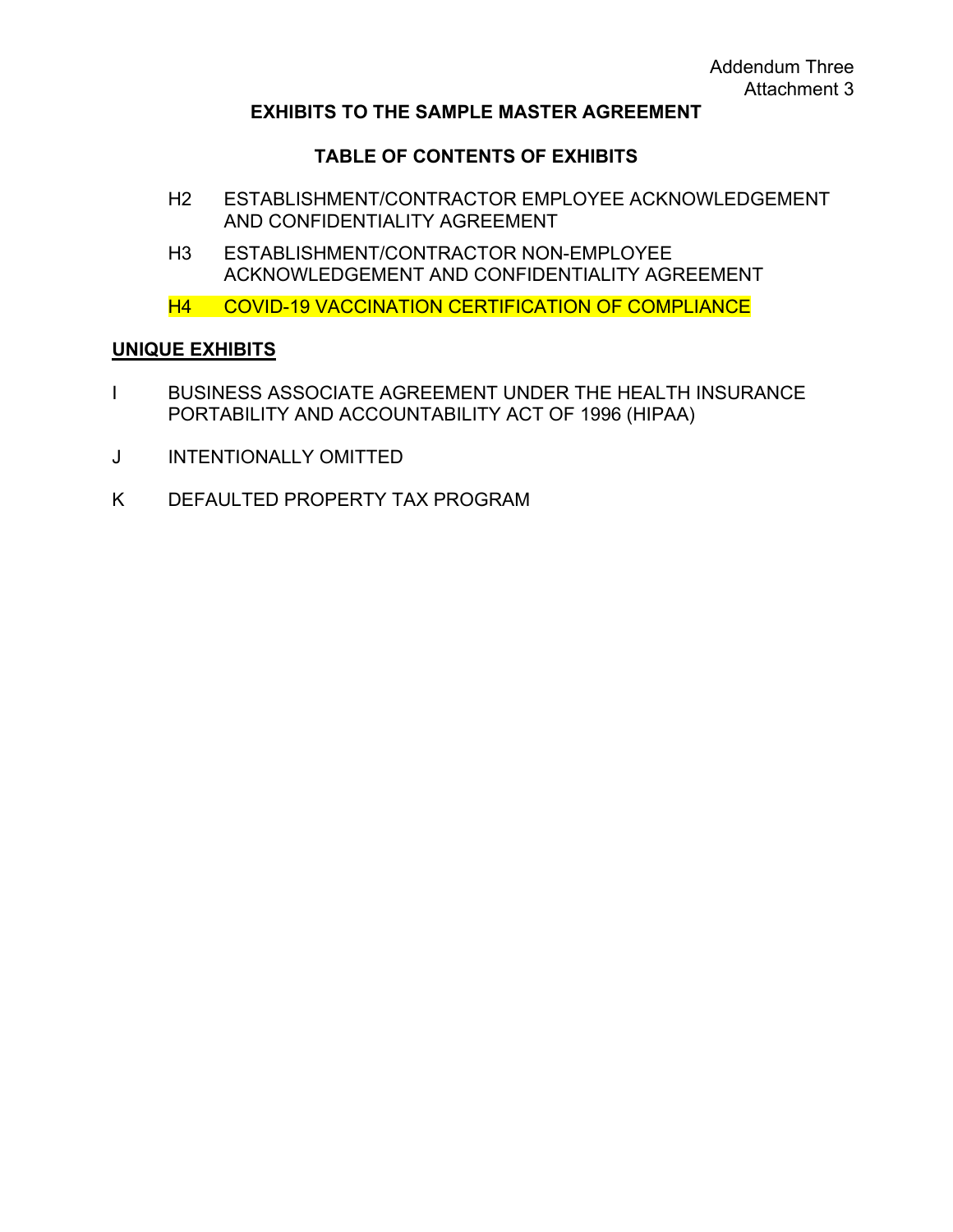#### **EXHIBITS TO THE SAMPLE MASTER AGREEMENT STANDARD EXHIBITS**

#### **COVID-19 VACCINATION CERTIFICATION OF COMPLIANCE**

[Urgency Ordinance, County Code Title 2 – Administration, Division 4](https://library.municode.com/ca/los_angeles_county/codes/code_of_ordinances?nodeId=TIT2AD_DIV4MIRE_CH2.212COVACOCOPE) – Miscellaneous – Chapter 2.212 (COVID-19 Vaccinations of [County Contractor Personnel\)](https://library.municode.com/ca/los_angeles_county/codes/code_of_ordinances?nodeId=TIT2AD_DIV4MIRE_CH2.212COVACOCOPE)

| on behalf of                                                |  |
|-------------------------------------------------------------|--|
| (the "Contractor"), certify that on County Master Agreement |  |
|                                                             |  |

☐ All Contractor Personnel on this Master Agreement are fully vaccinated as required by the Ordinance.

☐ Most Contractor Personnel on this Master Agreement are fully vaccinated as required by the Ordinance. The Contractor or its employer of record, has granted a valid medical or religious exemption to the below identified Contractor Personnel. Contractor will certify weekly that the following unvaccinated Contractor Personnel have tested negative within 72 hours of starting their work week under the County Master Agreement, unless the contracting County department requires otherwise. The Contractor Personnel who have been granted a valid medical or religious exemption are [LIST ALL CONTRACTOR PERSONNEL]:

\_\_\_\_\_\_\_\_\_\_\_\_\_\_\_\_\_\_\_\_\_\_\_\_\_\_\_\_\_\_\_\_\_\_\_\_\_\_\_\_\_\_\_\_\_\_\_\_\_\_\_\_\_\_\_\_\_\_\_\_\_\_\_\_\_\_\_\_\_\_\_\_\_\_\_ \_\_\_\_\_\_\_\_\_\_\_\_\_\_\_\_\_\_\_\_\_\_\_\_\_\_\_\_\_\_\_\_\_\_\_\_\_\_\_\_\_\_\_\_\_\_\_\_\_\_\_\_\_\_\_\_\_\_\_\_\_\_\_\_\_\_\_\_\_\_\_\_\_\_\_ \_\_\_\_\_\_\_\_\_\_\_\_\_\_\_\_\_\_\_\_\_\_\_\_\_\_\_\_\_\_\_\_\_\_\_\_\_\_\_\_\_\_\_\_\_\_\_\_\_\_\_\_\_\_\_\_\_\_\_\_\_\_\_\_\_\_\_\_\_\_\_\_\_\_\_ \_\_\_\_\_\_\_\_\_\_\_\_\_\_\_\_\_\_\_\_\_\_\_\_\_\_\_\_\_\_\_\_\_\_\_\_\_\_\_\_\_\_\_\_\_\_\_\_\_\_\_\_\_\_\_\_\_\_\_\_\_\_\_\_\_\_\_\_\_\_\_\_\_\_\_ \_\_\_\_\_\_\_\_\_\_\_\_\_\_\_\_\_\_\_\_\_\_\_\_\_\_\_\_\_\_\_\_\_\_\_\_\_\_\_\_\_\_\_\_\_\_\_\_\_\_\_\_\_\_\_\_\_\_\_\_\_\_\_\_\_\_\_\_\_\_\_\_\_\_\_ \_\_\_\_\_\_\_\_\_\_\_\_\_\_\_\_\_\_\_\_\_\_\_\_\_\_\_\_\_\_\_\_\_\_\_\_\_\_\_\_\_\_\_\_\_\_\_\_\_\_\_\_\_\_\_\_\_\_\_\_\_\_\_\_\_\_\_\_\_\_\_\_\_\_\_ \_\_\_\_\_\_\_\_\_\_\_\_\_\_\_\_\_\_\_\_\_\_\_\_\_\_\_\_\_\_\_\_\_\_\_\_\_\_\_\_\_\_\_\_\_\_\_\_\_\_\_\_\_\_\_\_\_\_\_\_\_\_\_\_\_\_\_\_\_\_\_\_\_\_\_

I have authority to bind the Contractor, and have reviewed the requirements above and further certify that I will comply with said requirements.

\_\_\_\_\_\_\_\_\_\_\_\_\_\_\_\_\_\_\_\_\_\_\_\_\_\_\_\_\_\_\_\_\_ \_\_\_\_\_\_\_\_\_\_\_\_\_\_\_\_\_\_\_\_\_\_\_\_\_\_\_\_\_

Signature Date **Date** 

\_\_\_\_\_\_\_\_\_\_\_\_\_\_\_\_\_\_\_\_\_\_\_\_\_\_\_\_\_\_\_\_\_

\_\_\_\_\_\_\_\_\_\_\_\_\_\_\_\_\_\_\_\_\_\_\_\_\_\_\_\_\_\_\_\_\_\_

**Title** 

**Contractor**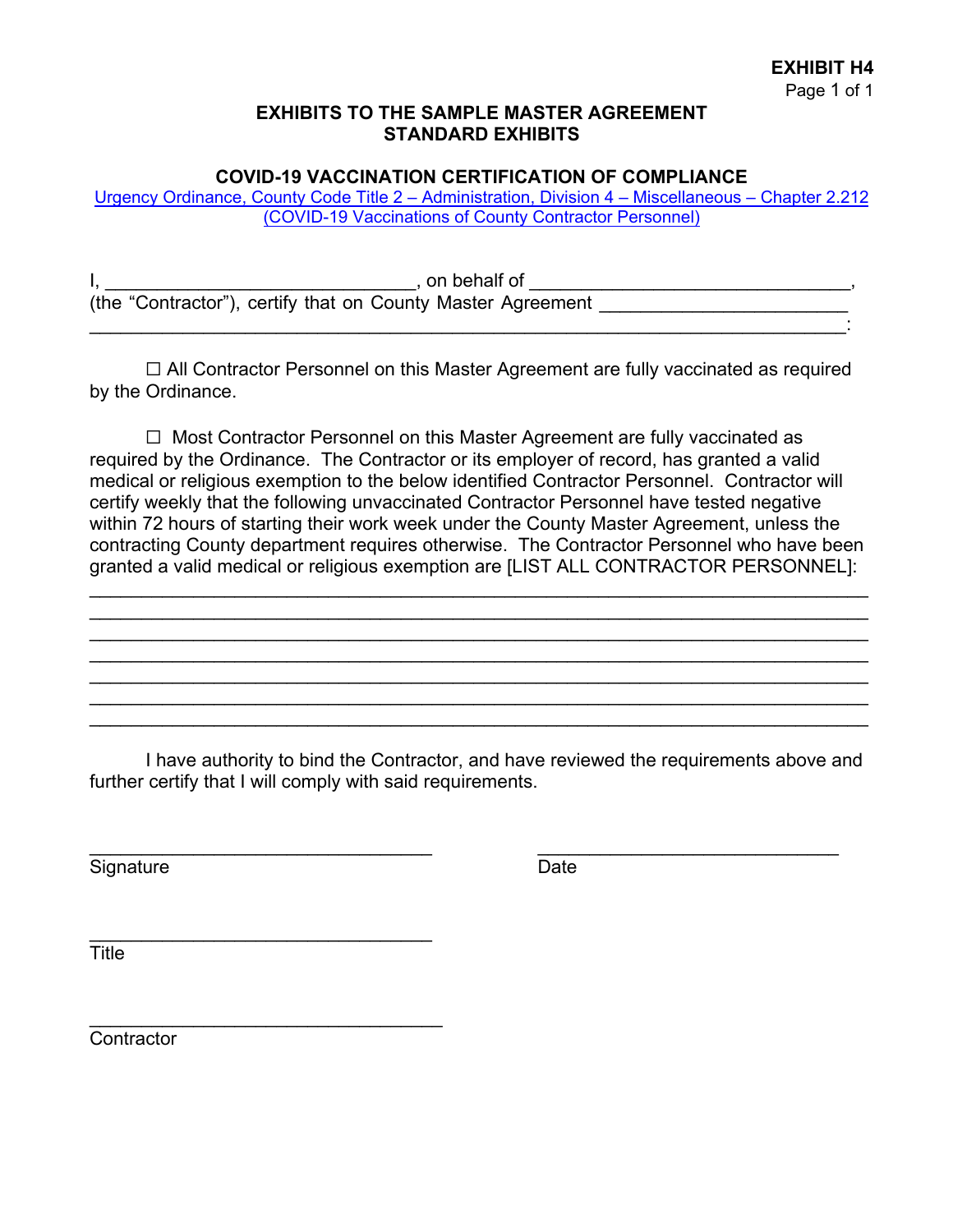# **TABLE OF CONTENTS**

# **EXHIBITS**

- 1 ESTABLISHMENT/VENDOR'S ORGANIZATION QUESTIONNAIRE/AFFIDAVIT AND CBE INFORMATION
- 1A COMMUNITY BUSINESS ENTERPRISE (CBE) INFORMATION
- 1B PROJECT STAFF BACKGROUND
- 2 CERTIFICATION OF NO CONFLICT OF INTEREST
- 3 ESTABLISHMENT/VENDOR'S EEO CERTIFICATION
- 4 REQUEST FOR PREFERENCE PROGRAM CONSIDERATION
- 5 FAMILIARITY WITH THE COUNTY LOBBYIST ORDINANCE CERTIFICATION
- 6 PROSPECTIVE ESTABLISHMENT/CONTRACTOR REFERENCES
- 7 PROSPECTIVE ESTABLISHMENT/CONTRACTOR LIST OF CONTRACTS
- 8 PROSPECTIVE ESTABLISHMENT/CONTRACTOR LIST OF TERMINATED CONTRACTS
- 9 ATTESTATION OF WILLINGNESS TO CONSIDER GAIN/GROW **PARTICIPANTS**
- 10 LOS ANGELES COUNTY CONTRACTOR EMPLOYEE JURY SERVICE PROGRAM – CERTIFICATION FORM AND APPLICATION FOR EXCEPTION
- 11 CERTIFICATION OF COMPLIANCE WITH THE COUNTY'S DEFAULTED PROPERTY TAX REDUCTION PROGRAM
- 12 ZERO TOLERANCE HUMAN TRAFFICKING POLICY CERTIFICATION
- 13 PRICING SCHEDULE
- 14 COMPLIANCE WITH FAIR CHANCE EMPLOYMENT HIRING PRACTICES **CERTIFICATION**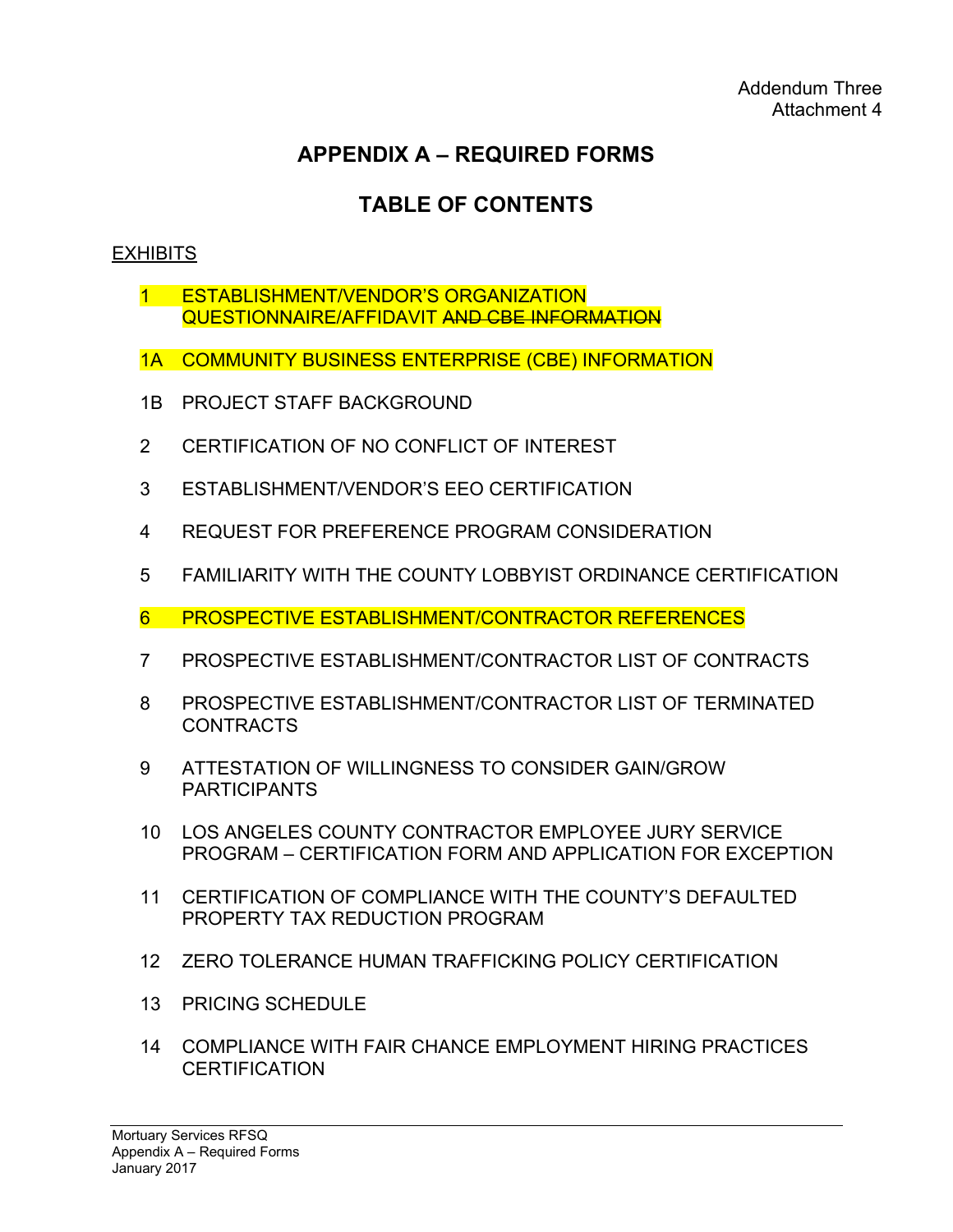#### **ESTABLISHMENT/VENDOR'S ORGANIZATION QUESTIONNAIRE/AFFIDAVIT**

#### **Please complete, sign and date this form. The person signing the form must be authorized to sign on behalf of the Vendor and to bind the applicant in a Contract.**

| Legal Name (found in Articles of Incorporation) ________________________________<br>Year Inc. ________________                                                                                                                                                                                                                                |
|-----------------------------------------------------------------------------------------------------------------------------------------------------------------------------------------------------------------------------------------------------------------------------------------------------------------------------------------------|
|                                                                                                                                                                                                                                                                                                                                               |
|                                                                                                                                                                                                                                                                                                                                               |
|                                                                                                                                                                                                                                                                                                                                               |
| 2. If your firm is a limited partnership or a sole proprietorship, state the name of the proprietor or                                                                                                                                                                                                                                        |
| 3. Is your firm doing business under one or more DBA's?<br>$\Box$ Yes $\Box$ No                                                                                                                                                                                                                                                               |
|                                                                                                                                                                                                                                                                                                                                               |
| <b>County of Registration Year became DBA</b>                                                                                                                                                                                                                                                                                                 |
| <u> 1999 - Johann Harry Harry Barn, amerikan basar pada 1990 - Johann Harry Barn, mengandakan pada 1990 - Johann H</u><br>4. Is your firm wholly/majority owned by, or a subsidiary of another firm? $\Box$ Yes $\Box$ No<br>State of incorporation or registration of parent firm:<br>State of incorporation or registration of parent firm: |
| 5. Has your firm done business as other names within last five years?<br>$\Box$ Yes $\Box$ No                                                                                                                                                                                                                                                 |
|                                                                                                                                                                                                                                                                                                                                               |
|                                                                                                                                                                                                                                                                                                                                               |
| 6. Is your firm involved in any pending acquisition or mergers, including the associated company                                                                                                                                                                                                                                              |
|                                                                                                                                                                                                                                                                                                                                               |
|                                                                                                                                                                                                                                                                                                                                               |

Establishment/Vendor acknowledges and certifies that it meets and will comply with all of the Minimum Qualifications listed in Subparagraph 1.4 – Minimum Qualifications, of this Request for Statement of Qualifications (RFSQ), as listed below.

 $\_$  , and the set of the set of the set of the set of the set of the set of the set of the set of the set of the set of the set of the set of the set of the set of the set of the set of the set of the set of the set of th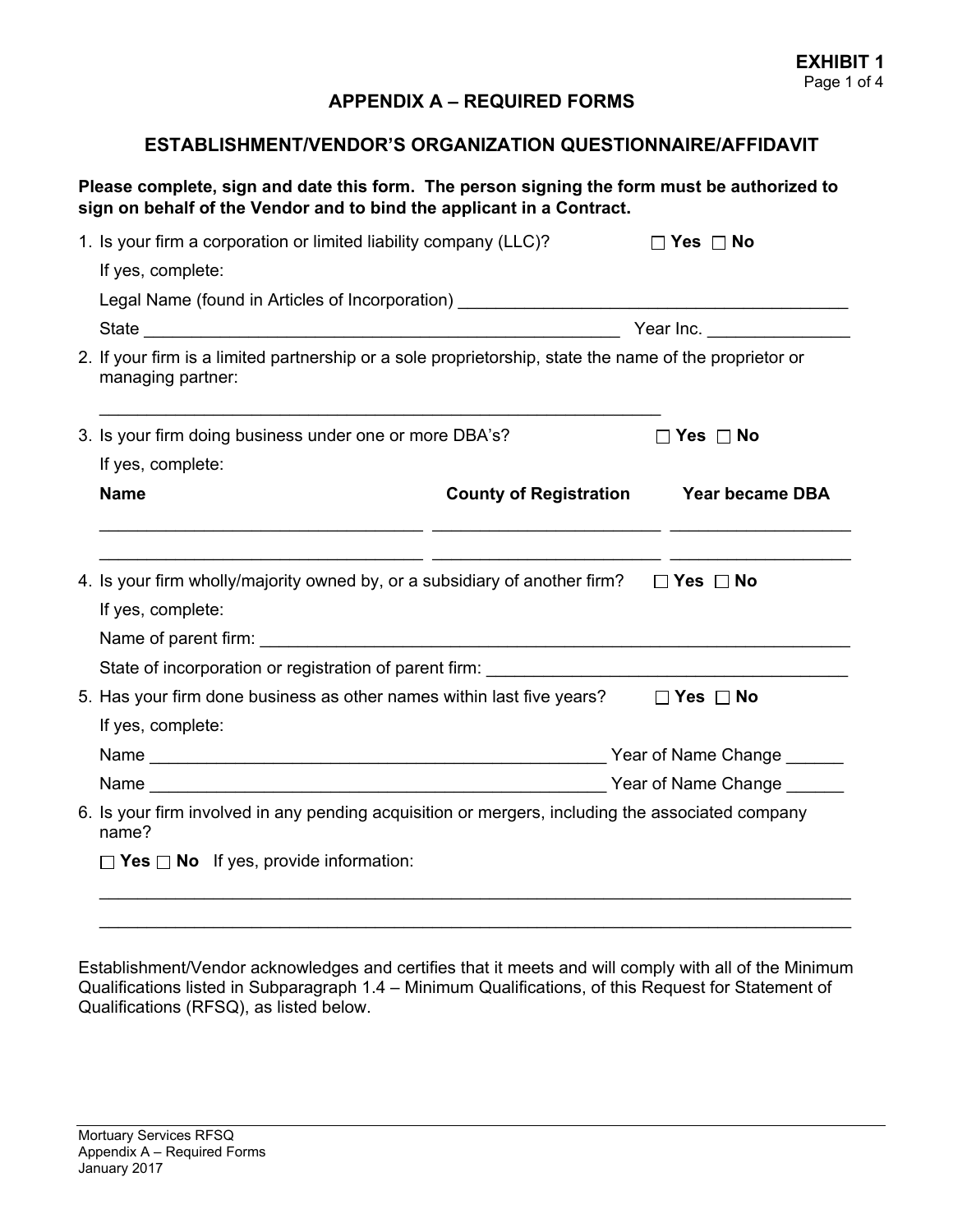# **ESTABLISHMENT/VENDOR'S ORGANIZATION QUESTIONNAIRE/AFFIDAVIT**

Check the appropriate boxes:

| $\square$ Yes $\square$ No | 1.4.1 | Establishment/Vendor must provide evidence it has been in business for at<br>least three years providing the required services equivalent or similar to the<br>services identified in Appendix I: SOW.<br>In the event the firm itself does not have the requisite three years, but one<br>or more of the principals involved in managing the daily operation of the firm<br>individually do, then their individual or collective experience performing<br>services equivalent or similar to the required services equivalent or similar<br>to the services identified in Appendix I: SOW, may be considered in meeting<br>this requirement in the County's sole discretion. Establishment/Vendor<br>must provide a written detailed description and/or resume demonstrating its<br>Principal's three years of experience to fulfill this requirement. |
|----------------------------|-------|--------------------------------------------------------------------------------------------------------------------------------------------------------------------------------------------------------------------------------------------------------------------------------------------------------------------------------------------------------------------------------------------------------------------------------------------------------------------------------------------------------------------------------------------------------------------------------------------------------------------------------------------------------------------------------------------------------------------------------------------------------------------------------------------------------------------------------------------------------|
| $\square$ Yes $\square$ No | 1.4.2 | Establishment/Vendor must have an administrative business office located<br>within the County or within a county contiguous to the County with a<br>responsible person(s) to maintain all records required in this RFSQ. The<br>Establishment/Vendor must provide the address of its business office in its<br>SOQ.                                                                                                                                                                                                                                                                                                                                                                                                                                                                                                                                    |
| $\square$ Yes $\square$ No | 1.4.3 | Establishment/Vendor must provide evidence of having at least one<br>Mortuary business location within the borders of the County of Los Angeles<br>to perform Mortuary Services.                                                                                                                                                                                                                                                                                                                                                                                                                                                                                                                                                                                                                                                                       |
| $\square$ Yes $\square$ No | 1.4.4 | Establishment/Vendor must provide evidence of having a valid funeral<br>establishment license issued by the California Department of Consumer<br>Affairs, Cemetery and Funeral Bureau (CF Bureau) for each location within<br>the County.                                                                                                                                                                                                                                                                                                                                                                                                                                                                                                                                                                                                              |
| □ Yes □ No                 | 1.4.5 | Establishment/Vendor must provide evidence of financial stability sufficient<br>to maintain a Mortuary business (e.g., by providing evidence it has been an<br>going concern for more than three years; or has branched off from an going<br>concern which operated for more than three years; or is taking over for a<br>former going concern which has operated for more than three years; or has<br>a strong cash flow on its financial statements; or has substantial cash<br>reserves in its bank account).                                                                                                                                                                                                                                                                                                                                       |
| $\square$ Yes $\square$ No | 1.4.6 | Establishment/Vendor must provide evidence that one employee or owner<br>possesses a valid funeral director license issued by the CF Bureau.                                                                                                                                                                                                                                                                                                                                                                                                                                                                                                                                                                                                                                                                                                           |
| $\square$ Yes $\square$ No | 1.4.7 | Funeral Director and other persons that have contact with the PA and the<br>public shall be able to communicate effectively in English both orally and in<br>writing.                                                                                                                                                                                                                                                                                                                                                                                                                                                                                                                                                                                                                                                                                  |
| □ Yes □ No                 | 1.4.8 | Establishment/Vendor's proposed<br>Contract Manager<br>and Alternate<br>Contract Manager must have a minimum of three years of documented<br>experience in providing the required services equivalent or similar to the<br>identified<br>services<br>Appendix<br>Ŀ.<br>SOW,<br>either<br>with<br>in<br>the                                                                                                                                                                                                                                                                                                                                                                                                                                                                                                                                             |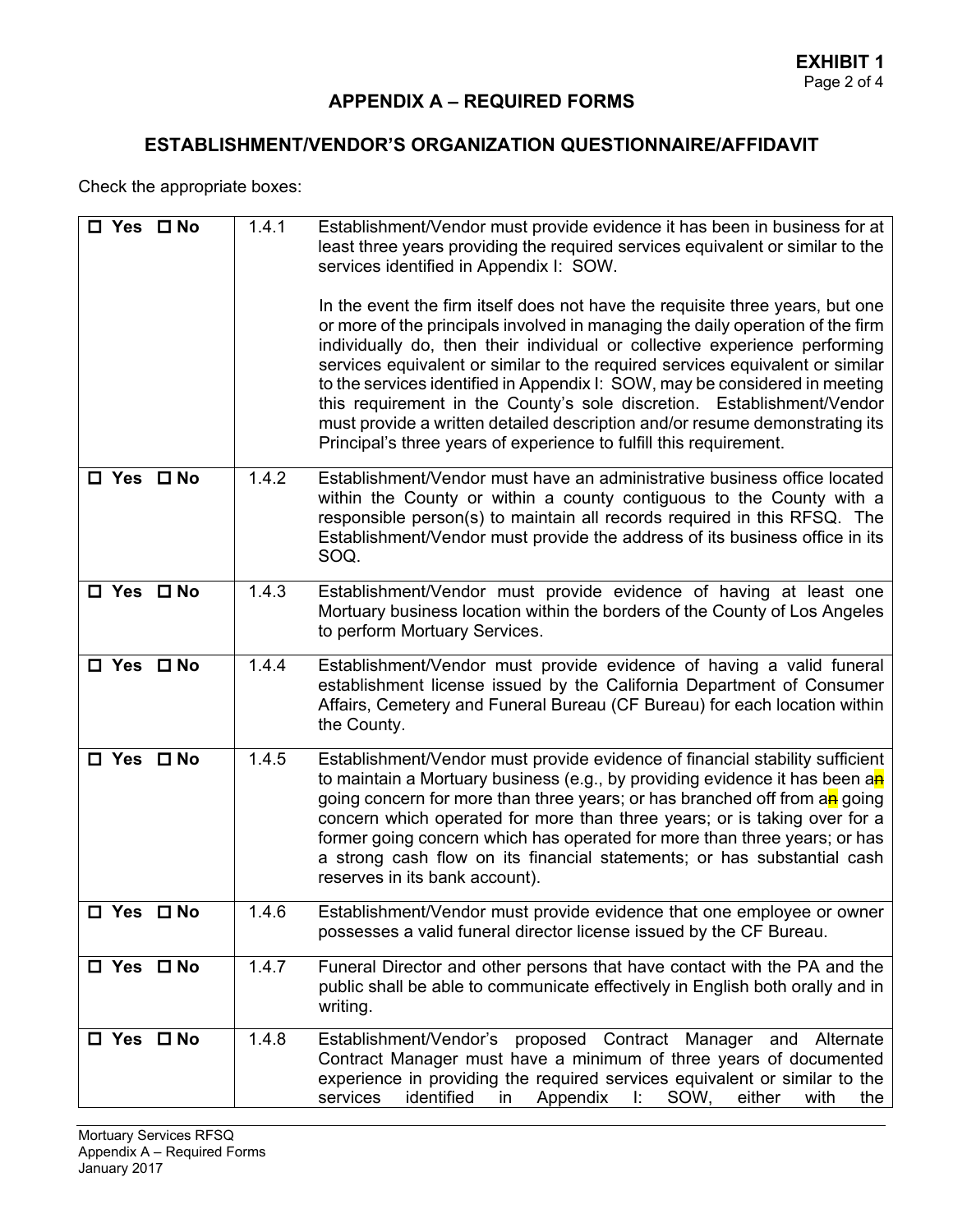# **ESTABLISHMENT/VENDOR'S ORGANIZATION QUESTIONNAIRE/AFFIDAVIT**

|                            |        | Establishment/Vendor or with another firm. The Establishment/Vendor<br>must provide a written detailed description and/or resume demonstrating<br>the Contract Manager and the Alternate Contract Manager's three years of<br>experience to fulfill this requirement and submit this documentation with its<br>SOQ Submission.                                                                                                                                                                                                                                                                                                                                                                                                                                                                                                                                                                |  |  |  |  |  |  |
|----------------------------|--------|-----------------------------------------------------------------------------------------------------------------------------------------------------------------------------------------------------------------------------------------------------------------------------------------------------------------------------------------------------------------------------------------------------------------------------------------------------------------------------------------------------------------------------------------------------------------------------------------------------------------------------------------------------------------------------------------------------------------------------------------------------------------------------------------------------------------------------------------------------------------------------------------------|--|--|--|--|--|--|
| $\square$ Yes $\square$ No | 1.4.9  | Establishment/Vendor's proposed staff member(s) for the<br>Master<br>Agreement must have at least three years of documented experience in<br>providing the required services equivalent or similar to the services<br>identified in Appendix I: SOW, either with the Establishment/Vendor or with<br>Establishment/Vendor must provide a written detailed<br>another firm.<br>description and/or resume demonstrating the Establishment/Vendor's<br>proposed staff members' three years' experience to fulfill this requirement<br>and submit this documentation with their SOQ.                                                                                                                                                                                                                                                                                                              |  |  |  |  |  |  |
| □ Yes □ No                 | 1.4.10 | Establishment/Vendor must provide evidence of employing at least one full-<br>time funeral director licensed by the CF Bureau for each location or as<br>allowed by the CF Bureau. If a full-time director is not provided for each<br>location, documentation from the CF Bureau is required.                                                                                                                                                                                                                                                                                                                                                                                                                                                                                                                                                                                                |  |  |  |  |  |  |
| $\square$ Yes $\square$ No | 1.4.11 | Establishment/Vendor must provide evidence of employing or having<br>reasonable access to at least one embalmer with a valid embalmer license<br>issued by the CF Bureau.                                                                                                                                                                                                                                                                                                                                                                                                                                                                                                                                                                                                                                                                                                                     |  |  |  |  |  |  |
| □ Yes □ No                 | 1.4.12 | As appropriate, Establishment/Vendor must provide evidence of a valid<br>embalmer apprentice license issued by the CF Bureau.                                                                                                                                                                                                                                                                                                                                                                                                                                                                                                                                                                                                                                                                                                                                                                 |  |  |  |  |  |  |
| □ Yes □ No                 | 1.4.13 | Establishment/Vendor must provide a listing of subcontractors, if any, and<br>the goods/services the subcontractor(s) will provide.                                                                                                                                                                                                                                                                                                                                                                                                                                                                                                                                                                                                                                                                                                                                                           |  |  |  |  |  |  |
| □ Yes □ No                 | 1.4.14 | Establishment/Vendor must provide an Organizational Chart listing the<br>names and positions of each administrative and/or management staff as<br>well as all professional staff, including staff licensed by the CF Bureau.                                                                                                                                                                                                                                                                                                                                                                                                                                                                                                                                                                                                                                                                  |  |  |  |  |  |  |
| $\square$ Yes $\square$ No | 1.4.15 | Establishment/Vendor must be found to be Responsive and Responsible,<br>such finding to include but not be limited to the timely scheduling and<br>complete fulfillment of agreed mortuarial and funerary services, provision of<br>quality care in the treatment of decedent remains, and financial integrity in<br>the conduct of the Establishment/Vendor's business affairs (e.g., by<br>providing evidence of contractual relationships with cemeteries spanning a<br>period of three or more years; no complaints on record with the State of<br>California Department of Consumer Affairs or County Department of<br>Consumer and Business Affairs covering the past three years; has a<br>business facility where funerary services can<br>be held).<br>The<br>Establishment/Vendor must provide a written statement attesting to its<br>ability to meet this requirement in its SOQ. |  |  |  |  |  |  |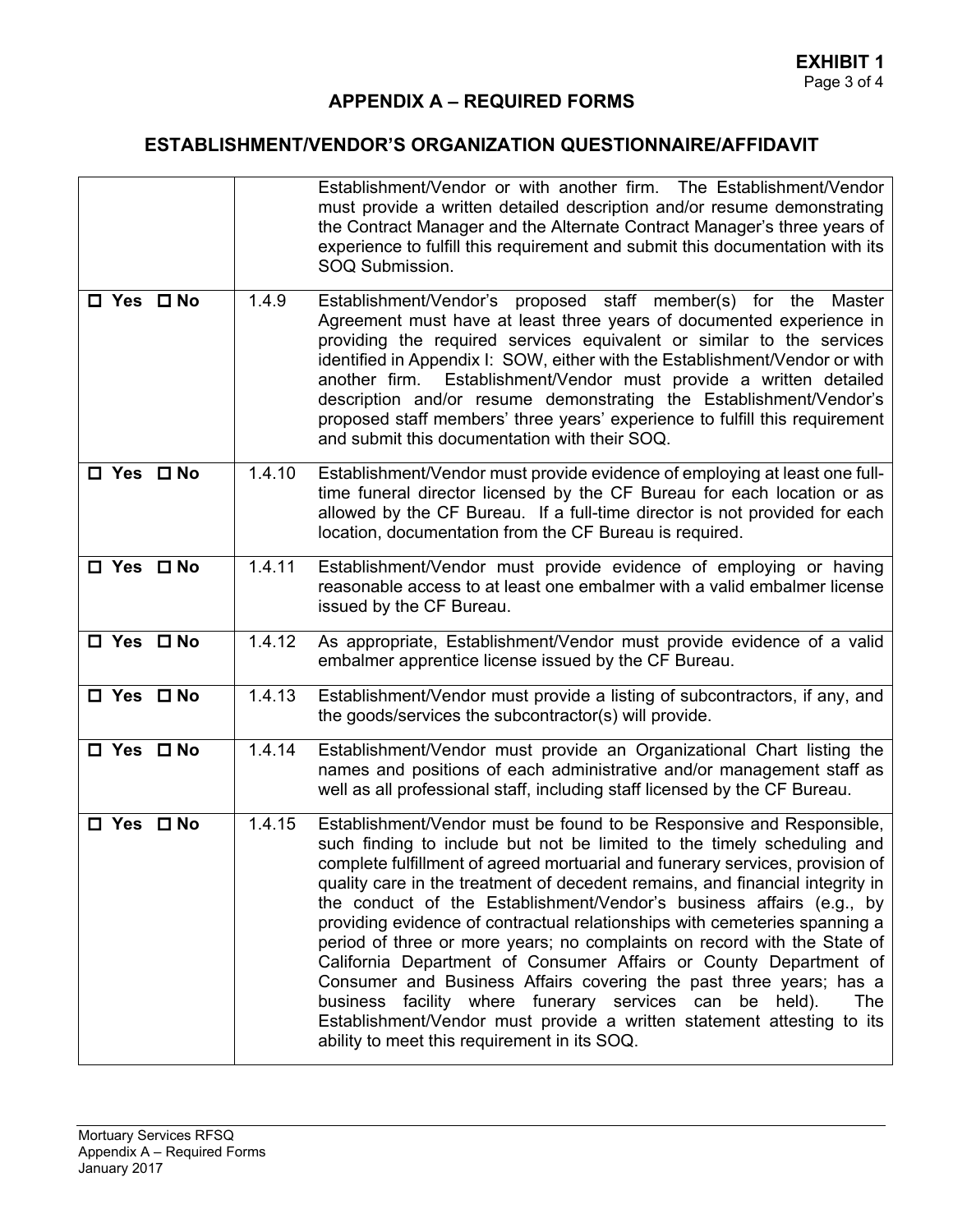#### **ESTABLISHMENT/VENDOR'S ORGANIZATION QUESTIONNAIRE/AFFIDAVIT**

Establishment/Vendor further acknowledges that if any false, misleading, incomplete, or deceptively unresponsive statements in connection with this SOQ are made, the SOQ may be rejected. The evaluation and determination in this area shall be at the Director's sole judgment and his/her judgment shall be final.

#### **DECLARATION: I DECLARE UNDER PENALTY OF PERJURY UNDER THE LAWS OF THE STATE OF CALIFORNIA THAT THE ABOVE INFORMATION IS TRUE AND ACCURATE.**

| <b>VENDOR NAME:</b>                            |                                                         | <b>COUNTY WEBVEN NUMBER:</b>                         |             |  |  |  |
|------------------------------------------------|---------------------------------------------------------|------------------------------------------------------|-------------|--|--|--|
| <b>ADDRESS:</b>                                |                                                         |                                                      |             |  |  |  |
| <b>PHONE NUMBER:</b>                           | <b>EMAIL:</b>                                           |                                                      |             |  |  |  |
| <b>NUMBER:</b>                                 | <b>INTERNAL REVENUE SERVICE EMPLOYER IDENTIFICATION</b> | <b>CALIFORNIA BUSINESS LICENSE</b><br><b>NUMBER:</b> |             |  |  |  |
| <b>VENDOR OFFICIAL NAME AND TITLE (PRINT):</b> |                                                         |                                                      |             |  |  |  |
| <b>SIGNATURE</b>                               |                                                         |                                                      | <b>DATE</b> |  |  |  |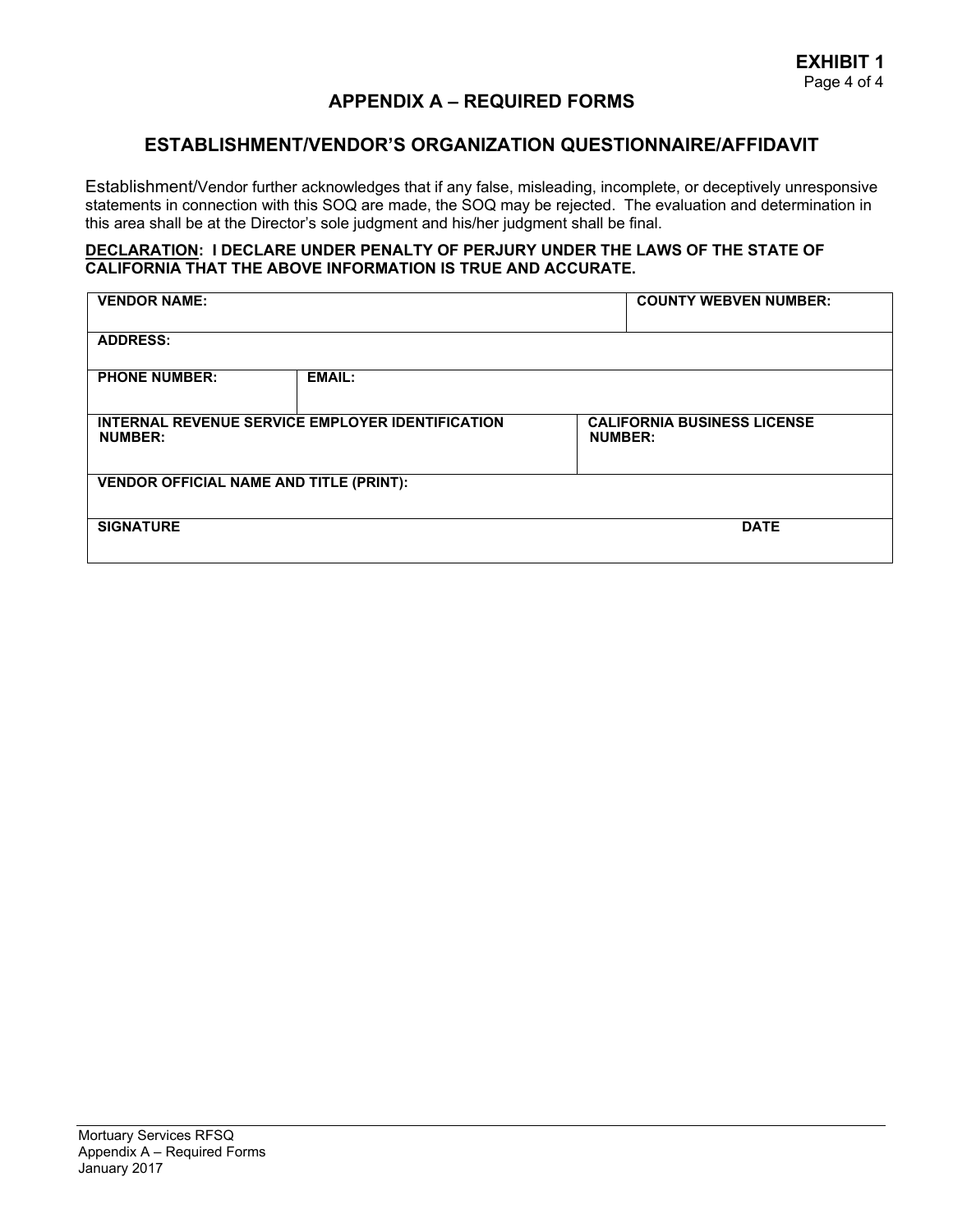# **COMMUNITY BUSINESS ENTERPRISE (CBE) INFORMATION**

| <b>TITLE</b>                                                                                                                                                                                           |                                                      |                 | <b>REFERENCE</b>                                                                                                                                                                                                                                                                |                                                                                                                                                                                                                                                                                                                                                                    |                      |      |                     |      |               |
|--------------------------------------------------------------------------------------------------------------------------------------------------------------------------------------------------------|------------------------------------------------------|-----------------|---------------------------------------------------------------------------------------------------------------------------------------------------------------------------------------------------------------------------------------------------------------------------------|--------------------------------------------------------------------------------------------------------------------------------------------------------------------------------------------------------------------------------------------------------------------------------------------------------------------------------------------------------------------|----------------------|------|---------------------|------|---------------|
| 1 FIRM/ORGANIZATION INFORMATION                                                                                                                                                                        |                                                      |                 | The information requested below is for statistical<br>purposes only. On final analysis and consideration of<br>award, contractor/vendor will be selected without<br>regard to race/ethnicity, color, religion, sex, national<br>origin, age, sexual orientation, or disability. |                                                                                                                                                                                                                                                                                                                                                                    |                      |      |                     |      |               |
| <b>Total Number of Employees in California:</b>                                                                                                                                                        |                                                      |                 |                                                                                                                                                                                                                                                                                 |                                                                                                                                                                                                                                                                                                                                                                    |                      |      |                     |      |               |
| Total Number of Employees (including owners):                                                                                                                                                          |                                                      |                 |                                                                                                                                                                                                                                                                                 |                                                                                                                                                                                                                                                                                                                                                                    |                      |      |                     |      |               |
| Race/Ethnic Composition of Firm. Enter the make-up of Owners/Partners/Associate Partners into the following<br>categories:                                                                             |                                                      |                 |                                                                                                                                                                                                                                                                                 |                                                                                                                                                                                                                                                                                                                                                                    |                      |      |                     |      |               |
| <b>Race/Ethnic Composition</b>                                                                                                                                                                         | <b>Owners/Partners/</b><br><b>Associate Partners</b> |                 |                                                                                                                                                                                                                                                                                 | Percentage of how ownership of the<br>firm is distributed                                                                                                                                                                                                                                                                                                          |                      |      |                     |      |               |
|                                                                                                                                                                                                        |                                                      | Male            |                                                                                                                                                                                                                                                                                 |                                                                                                                                                                                                                                                                                                                                                                    | Female               |      | Male                |      | Female        |
| <b>Black/African American</b>                                                                                                                                                                          |                                                      |                 |                                                                                                                                                                                                                                                                                 |                                                                                                                                                                                                                                                                                                                                                                    |                      |      | %                   |      | $\%$          |
| Hispanic/Latino                                                                                                                                                                                        |                                                      |                 |                                                                                                                                                                                                                                                                                 |                                                                                                                                                                                                                                                                                                                                                                    |                      |      | %                   |      | %             |
| Asian or Pacific Islander                                                                                                                                                                              |                                                      |                 |                                                                                                                                                                                                                                                                                 |                                                                                                                                                                                                                                                                                                                                                                    |                      | $\%$ |                     | $\%$ |               |
| American Indian                                                                                                                                                                                        |                                                      |                 |                                                                                                                                                                                                                                                                                 |                                                                                                                                                                                                                                                                                                                                                                    |                      |      | %                   |      | $\%$          |
| Filipino                                                                                                                                                                                               |                                                      |                 |                                                                                                                                                                                                                                                                                 |                                                                                                                                                                                                                                                                                                                                                                    |                      |      | %                   |      | $\%$          |
| White<br>2 CERTIFICATION AS MINORITY,<br>WOMEN, DISADVANTAGED, DISABLED<br>VETERAN, AND LESBIAN, GAY,<br>BISEXUAL, TRANSGENDER, QUEER,<br>AND QUESTIONING-OWNED (LGBTQQ)<br><b>BUSINESS ENTERPRISE</b> |                                                      |                 |                                                                                                                                                                                                                                                                                 | $\%$<br>If the firm is currently certified as a Community Based<br>Enterprise (CBE) by a public agency, complete the<br>table by entering the names of the certifying Agency<br>and placing an "X" under the appropriate CBE<br>designation (Minority, Women, Disadvantaged,<br>Disabled Veteran or LGBTQQ). Enter all the CBE<br>certifications held by the firm. |                      |      |                     |      | $\%$          |
| <b>Agency Name</b>                                                                                                                                                                                     |                                                      | <b>Minority</b> | Women                                                                                                                                                                                                                                                                           |                                                                                                                                                                                                                                                                                                                                                                    | <b>Disadvantaged</b> |      | Disabled<br>Veteran |      | <b>LGBTQQ</b> |
|                                                                                                                                                                                                        |                                                      |                 |                                                                                                                                                                                                                                                                                 |                                                                                                                                                                                                                                                                                                                                                                    |                      |      |                     |      |               |
|                                                                                                                                                                                                        |                                                      |                 |                                                                                                                                                                                                                                                                                 |                                                                                                                                                                                                                                                                                                                                                                    |                      |      |                     |      |               |
|                                                                                                                                                                                                        |                                                      |                 |                                                                                                                                                                                                                                                                                 |                                                                                                                                                                                                                                                                                                                                                                    |                      |      |                     |      |               |
|                                                                                                                                                                                                        |                                                      |                 |                                                                                                                                                                                                                                                                                 |                                                                                                                                                                                                                                                                                                                                                                    |                      |      |                     |      |               |
|                                                                                                                                                                                                        |                                                      |                 |                                                                                                                                                                                                                                                                                 |                                                                                                                                                                                                                                                                                                                                                                    |                      |      |                     |      |               |
|                                                                                                                                                                                                        |                                                      |                 |                                                                                                                                                                                                                                                                                 |                                                                                                                                                                                                                                                                                                                                                                    |                      |      |                     |      |               |
|                                                                                                                                                                                                        |                                                      |                 |                                                                                                                                                                                                                                                                                 |                                                                                                                                                                                                                                                                                                                                                                    |                      |      |                     |      |               |